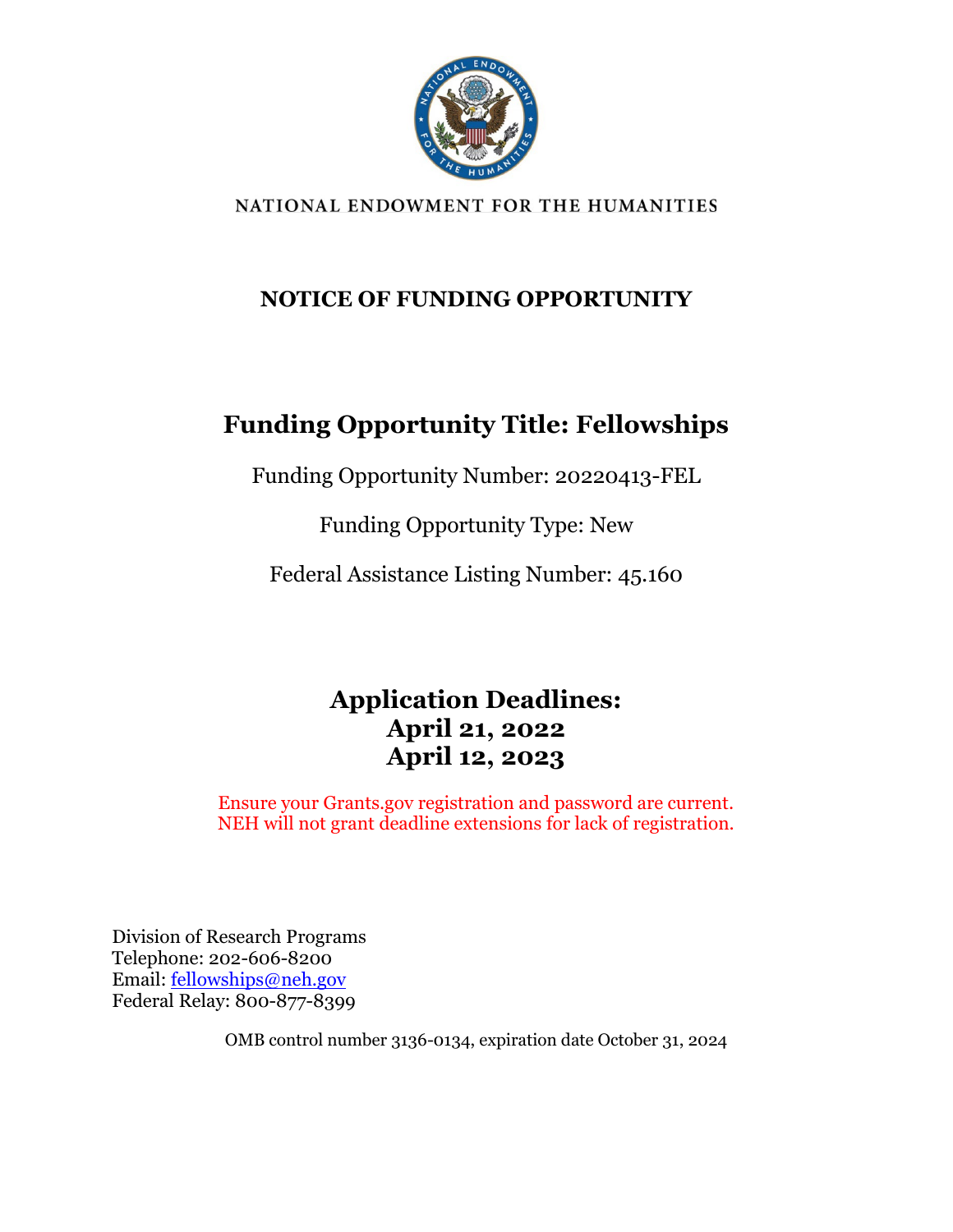# <span id="page-1-0"></span>**Executive Summary**

The National Endowment for the Humanities (NEH) Division of Research Programs is accepting applications for the Fellowships program. The purpose of this program is to support individual scholars pursuing projects that embody exceptional humanistic research, rigorous analysis, and clear writing. Fellowships provide recipients time to conduct research or to produce books, monographs, peer-reviewed articles, e-books, digital materials, translations with annotations or a critical apparatus, or critical editions resulting from previous research.

| <b>Funding Opportunity Title</b>           | Fellowships                                       |  |  |
|--------------------------------------------|---------------------------------------------------|--|--|
| <b>Funding Opportunity Number</b>          | 20220413-FEL                                      |  |  |
| <b>Federal Assistance Listing</b>          | 45.160                                            |  |  |
| <b>Application Deadlines</b>               | April 21, 2022, 11:59 p.m. Eastern Time           |  |  |
|                                            | April 12, 2023, 11:59 p.m. Eastern Time           |  |  |
| <b>Anticipated Announcements</b>           | December 2022 / December 2023                     |  |  |
| <b>Anticipated Funding</b>                 | Approximately \$4,800,000 per deadline            |  |  |
| <b>Estimated Number and Type of Awards</b> | Approximately 80 grants per deadline              |  |  |
| <b>Award Amounts</b>                       | Up to \$60,000                                    |  |  |
| <b>Cost Sharing/Match Required</b>         | N <sub>0</sub>                                    |  |  |
| <b>Period of Performance</b>               | The period of performance is 6-12 months.         |  |  |
|                                            |                                                   |  |  |
|                                            | 2022 applications submitted for the 2022 deadline |  |  |
|                                            | must start their projects between January 1, 2023 |  |  |
|                                            | and September 1, 2024.                            |  |  |
|                                            |                                                   |  |  |
|                                            | 2023 applications submitted for the 2023 deadline |  |  |
|                                            | must start their projects between January 1, 2024 |  |  |
|                                            | and September 1, 2025.                            |  |  |
| <b>Eligible Applicants</b>                 | Individuals                                       |  |  |
|                                            |                                                   |  |  |
|                                            | See C. Eligibility Information for additional     |  |  |
|                                            | information.                                      |  |  |
| Program Resource Page                      | https://www.neh.gov/grants/research/fellowships   |  |  |
| Pre-Application Webinar                    | February 16, 2022, 12:30 p.m. Eastern Time        |  |  |
|                                            | Join the webinar.                                 |  |  |
| Published                                  | December 20,2021                                  |  |  |
| Modified                                   | May 18, 2022                                      |  |  |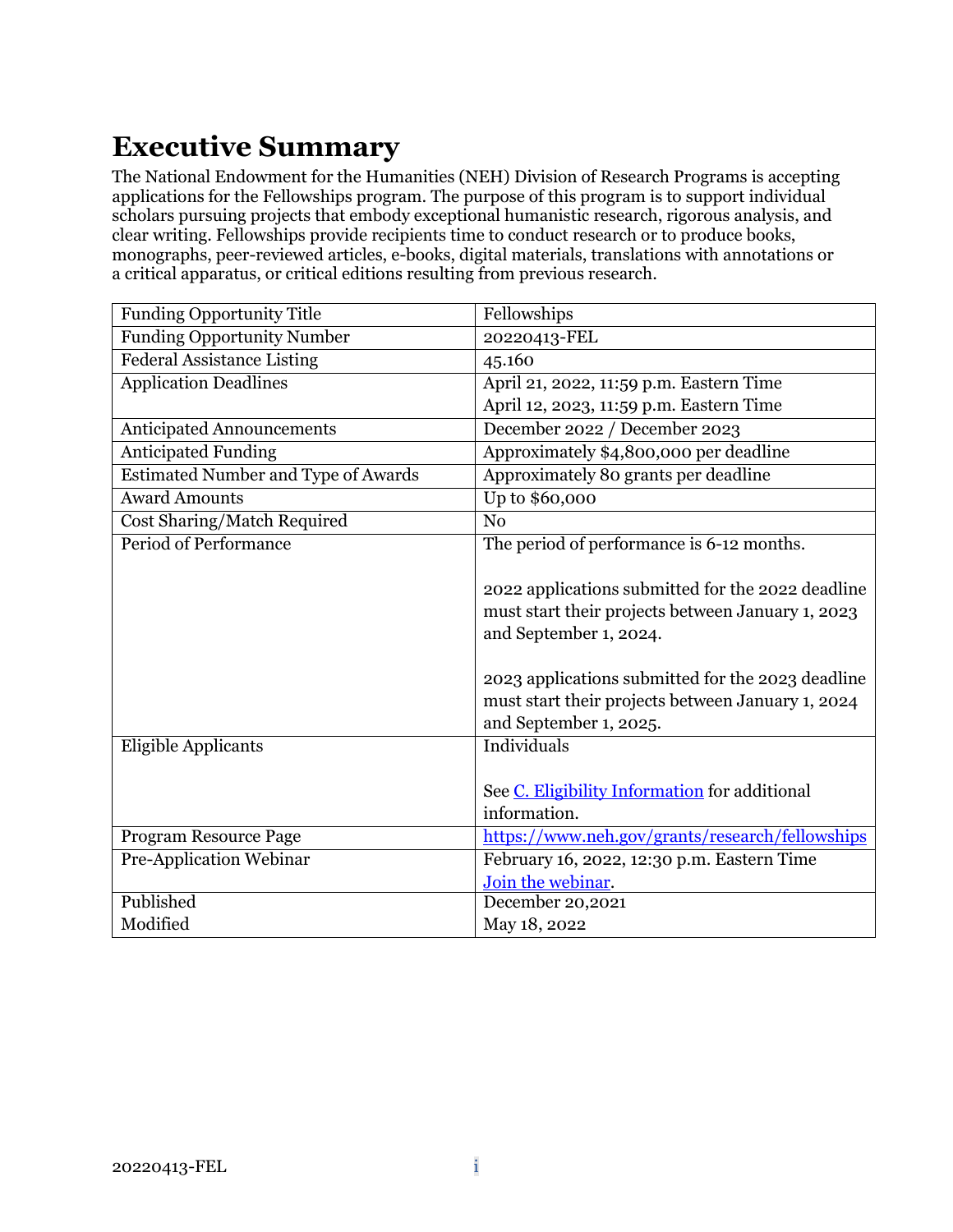# **Table of Contents**

<span id="page-2-0"></span>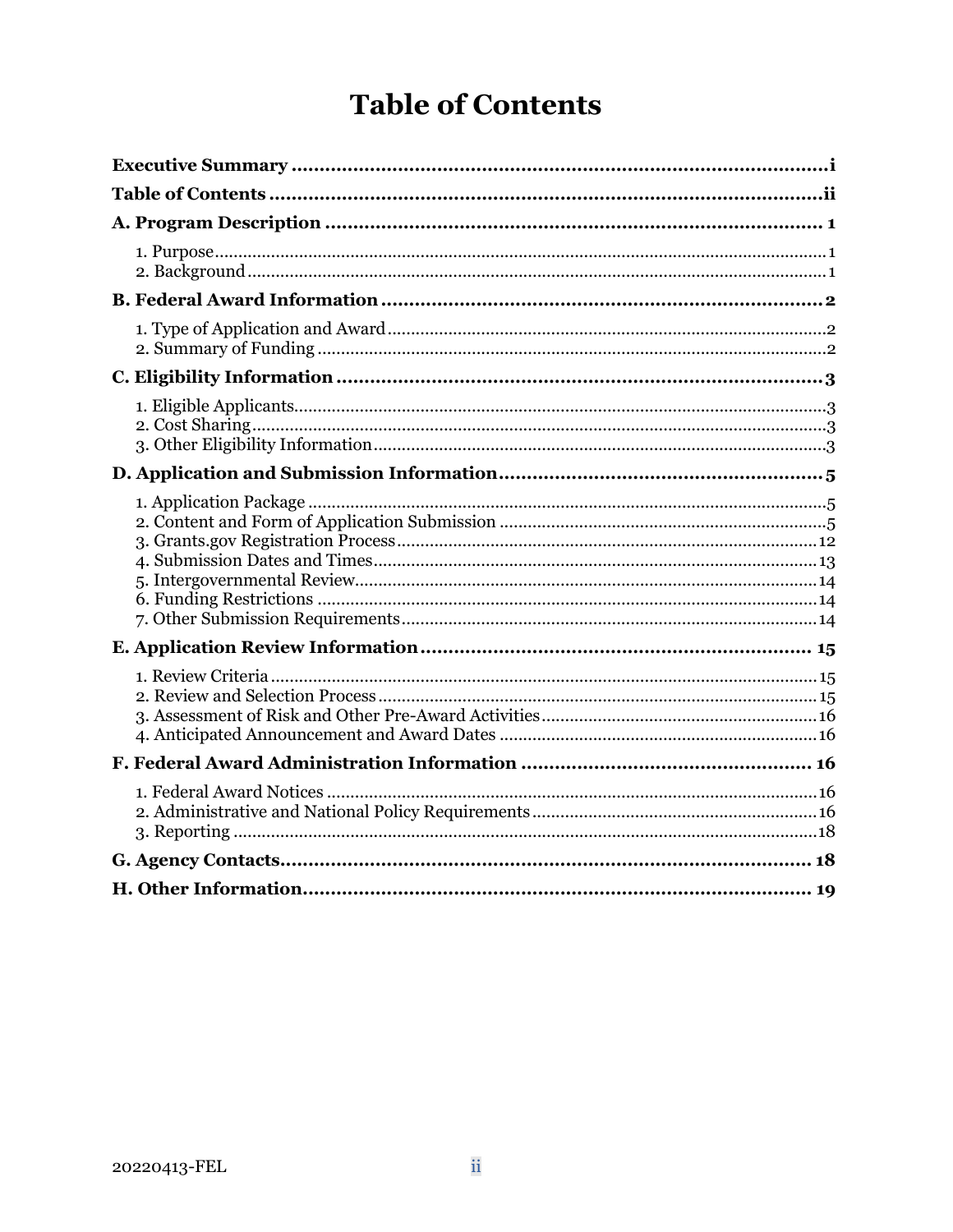# <span id="page-3-0"></span>**A. Program Description**

### <span id="page-3-1"></span>**1. Purpose**

This notice solicits applications for the Fellowships program.

NEH Fellowships are granted to individual scholars pursuing projects that embody exceptional humanistic research, rigorous analysis, and clear writing. Applications must clearly articulate a project's value to humanities scholars, general audiences, or both.

Fellowships provide recipients time to conduct research or to produce books, monographs, peer reviewed articles, e-books, digital materials, translations with annotations or a critical apparatus, or critical editions resulting from previous research. Projects may be at any stage of development.

NEH invites research applications from scholars in all disciplines, and encourages submissions from independent scholars and junior scholars.

See [D6. Funding Restrictions](#page-16-1) for unallowable activities.

See [E1. Review Criteria](#page-17-1) for the criteria used to evaluate applications in this program.

See [H. Other Information](#page-21-1) for other individual research programs.

### **Dissertation revisions**

You may seek funding for a project based on a completed dissertation. You must state in your narrative that the proposal is to revise a dissertation and explain how the new project moves beyond the original.

#### **Concurrent grants from other organizations**

Recipients of NEH Fellowships may simultaneously hold fellowships or grants from institutions other than NEH—including sabbaticals and grants from their own institutions—in support of the same project during their period of performance.

### **Collaborative projects**

The Fellowships program is designed primarily for individual researchers. Awards may not be divided. If you are seeking funding for more than one participant in a collaborative project, each person seeking funding must submit a separate application specifying their individual contribution. Each applicant must independently meet the eligibility requirements. Peer reviewers will be asked to evaluate each application on its own merits. Each application should clearly explain how the work will be divided and the extent to which each collaborator's contribution depends on that of the other(s). Applicants who are seeking funding only for themselves but who are working as part of a collaborative team are also eligible. Collaborating scholars affiliated with or sponsored by an eligible institution may wish to apply to the [Collaborative Research](https://www.neh.gov/grants/research/collaborative-research-grants) program.

## <span id="page-3-2"></span>**2. Background**

This program is authorized by [20 U.S.C. §956,](https://uscode.house.gov/view.xhtml?hl=false&edition=prelim&req=granuleid%3AUSC-prelim-title20-section956&num=0&saved=%7CKHRpdGxlOjIwIHNlY3Rpb246OTU2YSBlZGl0aW9uOnByZWxpbSk%3D%7C%7C%7C0%7Cfalse%7Cprelim) *et seq*. Awards are subject to [NEH Fellowships](https://www.neh.gov/grants/manage/neh-fellowships-terms-and-conditions)  [and Awards for Faculty Terms and Conditions.](https://www.neh.gov/grants/manage/neh-fellowships-terms-and-conditions)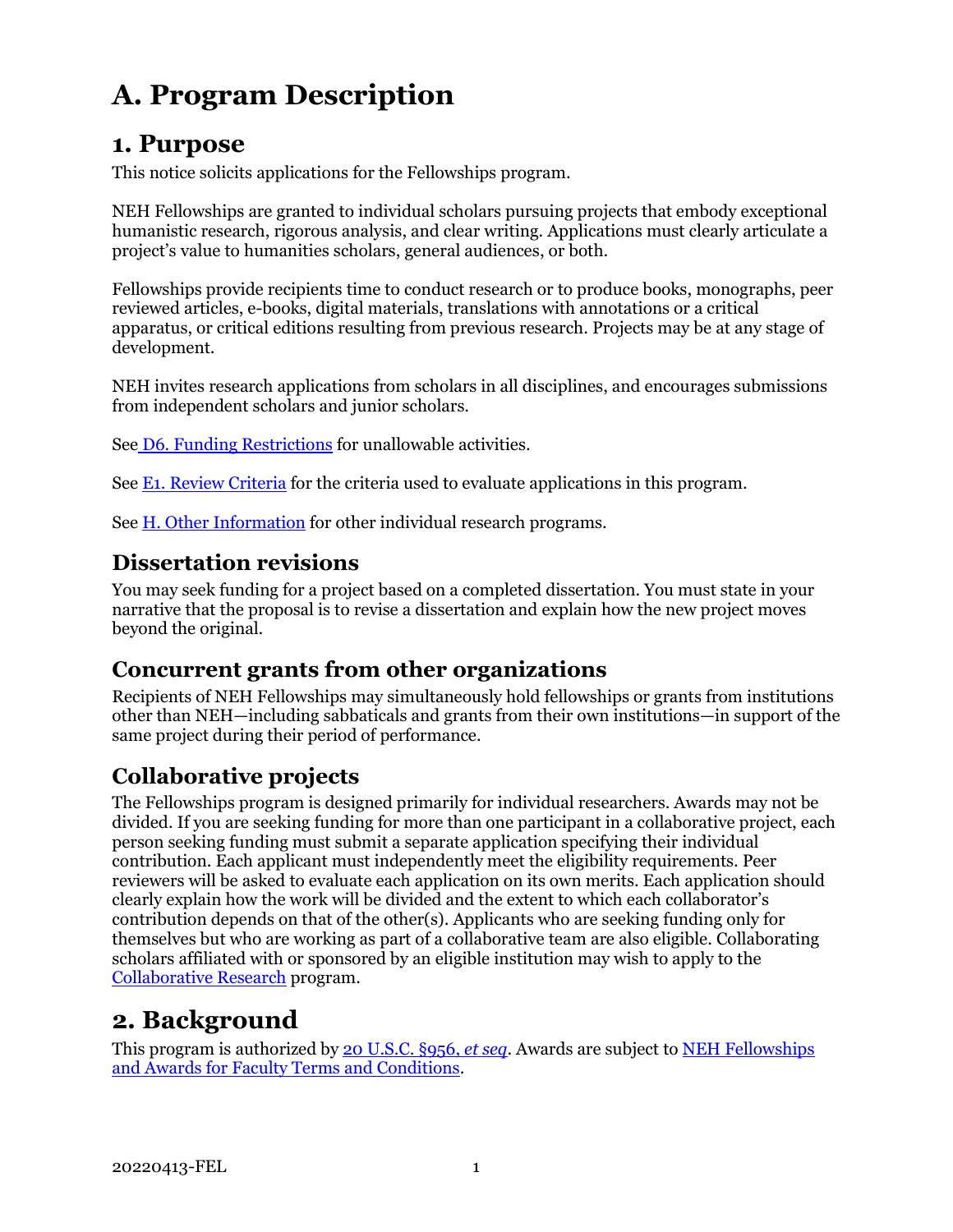According to th[e National Foundation on the Arts and the Humanities Act of 1965,](https://www.neh.gov/about/history/national-foundation-arts-and-humanities-act-1965-pl-89-209) "The term 'humanities' includes, but is not limited to, the study of the following: language, both modern and classical; linguistics; literature; history; jurisprudence; philosophy; archaeology; comparative religion; ethics; the history, criticism and theory of the arts; those aspects of the social sciences which have humanistic content and employ humanistic methods; and the study and application of the humanities to the human environment with particular attention to reflecting our diverse heritage, traditions, and history and to the relevance of the humanities to the current conditions of national life."

Examples of NEH-funded projects may be found using the [Funded Projects](https://securegrants.neh.gov/publicquery/main.aspx) Query Form.

[Learn more about NEH.](https://www.neh.gov/about)

### **NEH Areas of Interest**

#### **A More Perfect Union: Exploring America's Story and Commemorating its 250th Anniversary**

The task of building a more perfect Union rooted in the ideal of human equality falls to every generation of Americans, ours no less than our predecessors. The basic goals of life, liberty, and the pursuit of happiness endure over time, even as the challenges change: from founding a nation out of colonies; to dismantling the institution of slavery; to prevailing through times of economic depression and war; to advancing civil rights for all; to strengthening our democratic institutions; to building a more inclusive and sustainable society.

NEH's [A More Perfect Union](https://www.neh.gov/250) initiative encourages projects that explore, reflect on, and tell the stories of our quest for a more just, inclusive, and sustainable society throughout our history. NEH especially welcomes projects that bring the perspective of the humanities to questions of racial justice, gender equality, the evolution of the American landscape, as well as America's place in the world. Projects that strengthen Americans' knowledge of our principles of constitutional governance and democracy are strongly encouraged, as are projects that address the experiences of Native Americans and other under-represented communities. In addition, NEH welcomes projects that develop innovative approaches to sustaining the nation's humanities infrastructure and preserving its historical record.

# <span id="page-4-0"></span>**B. Federal Award Information**

## <span id="page-4-1"></span>**1. Type of Application and Award**

NEH seeks new applications in response to this notice (as opposed to supplements or renewals). Previously rejected applications may be revised and resubmitted.

NEH will provide funding in the form of grants.

### **2. Summary of Funding**

<span id="page-4-2"></span>The period of performance is six to twelve months at a stipend of \$5,000 per month. The maximum award is \$60,000 for a twelve-month period of performance. The period of performance must be continuous and full-time.

Successful applicants will be awarded outright funds.

2022 applicants must begin their period of performance between January 1, 2023, and September 1, 2024.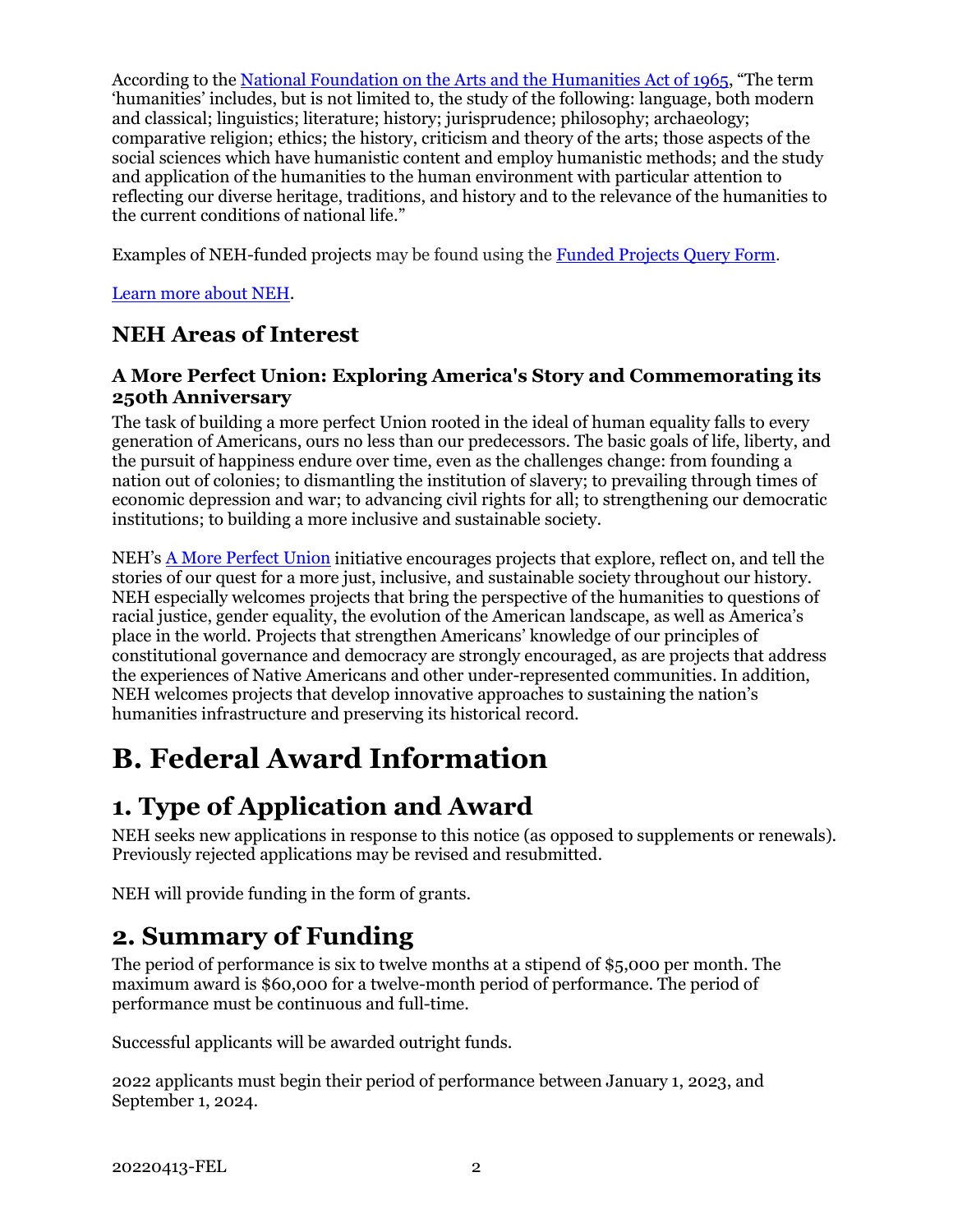2023 applicants must begin their period of performance between January 1, 2024, and September 1, 2025.

NEH expects to have approximately \$4,800,000 to fund an estimated 80 recipients per deadline.

NEH will not determine the amount available until Congress enacts the final FY 2022 and 2023 budgets. This notice is subject to the availability of appropriated funds, and is a contingency action taken to ensure that, should funds become available for this purpose, applications can be processed and funds awarded in a timely manner.

# <span id="page-5-0"></span>**C. Eligibility Information**

# <span id="page-5-1"></span>**1. Eligible Applicants**

NEH accepts applications to this program from individuals who meet the following requirements.

## **Citizenship**

U.S. citizens, whether they reside inside or outside the United States, are eligible to apply. Foreign nationals who have been living in the United States or its jurisdictions for at least the three years prior to the application deadline are also eligible. Foreign nationals who take up permanent residence outside the United States any time between the application deadline and the end of the period of performance will forfeit their eligibility to hold an award. Leaving the U.S. on a temporary basis is permitted.

## **Currently enrolled students**

While applicants need not have advanced degrees, individuals currently enrolled in a degree granting program are ineligible to apply. Applicants who have satisfied all the requirements for a degree and are awaiting its conferral are eligible, but such applicants must include a letter from the dean of the conferring school or their department chair attesting to the applicant's status as of the application deadline in [Attachment 7: Degree conferral.](#page-14-1)

## <span id="page-5-2"></span>**2. Cost Sharing**

Cost sharing is not required in this program.

## <span id="page-5-3"></span>**3. Other Eligibility Information**

## **Application Limitations (exclusive)**

You may apply to only one of the following programs in a given federal fiscal year:

- Fellowships
- [Awards for Faculty at Hispanic-Serving](https://www.neh.gov/grants/research/awards-faculty-hispanic-serving-institutions) Institutions, [Historically Black Colleges and](https://www.neh.gov/grants/research/awards-faculty-historically-black-colleges-and-universities)  [Universities,](https://www.neh.gov/grants/research/awards-faculty-historically-black-colleges-and-universities) and [Tribal Colleges and Universities](https://www.neh.gov/grants/research/awards-faculty-tribal-colleges-and-universities)
- [NEH-Mellon Fellowships for Digital Publication](https://www.neh.gov/grants/research/neh-mellon-fellowships-digital-publication)
- [Fellowships for Advanced Social Science Research on Japan](https://www.neh.gov/grants/research/fellowships-advanced-social-science-research-japan)

## **Concurrent applications (inclusive)**

You may apply to the Fellowships program and compete concurrently in the following programs for individuals in a given year: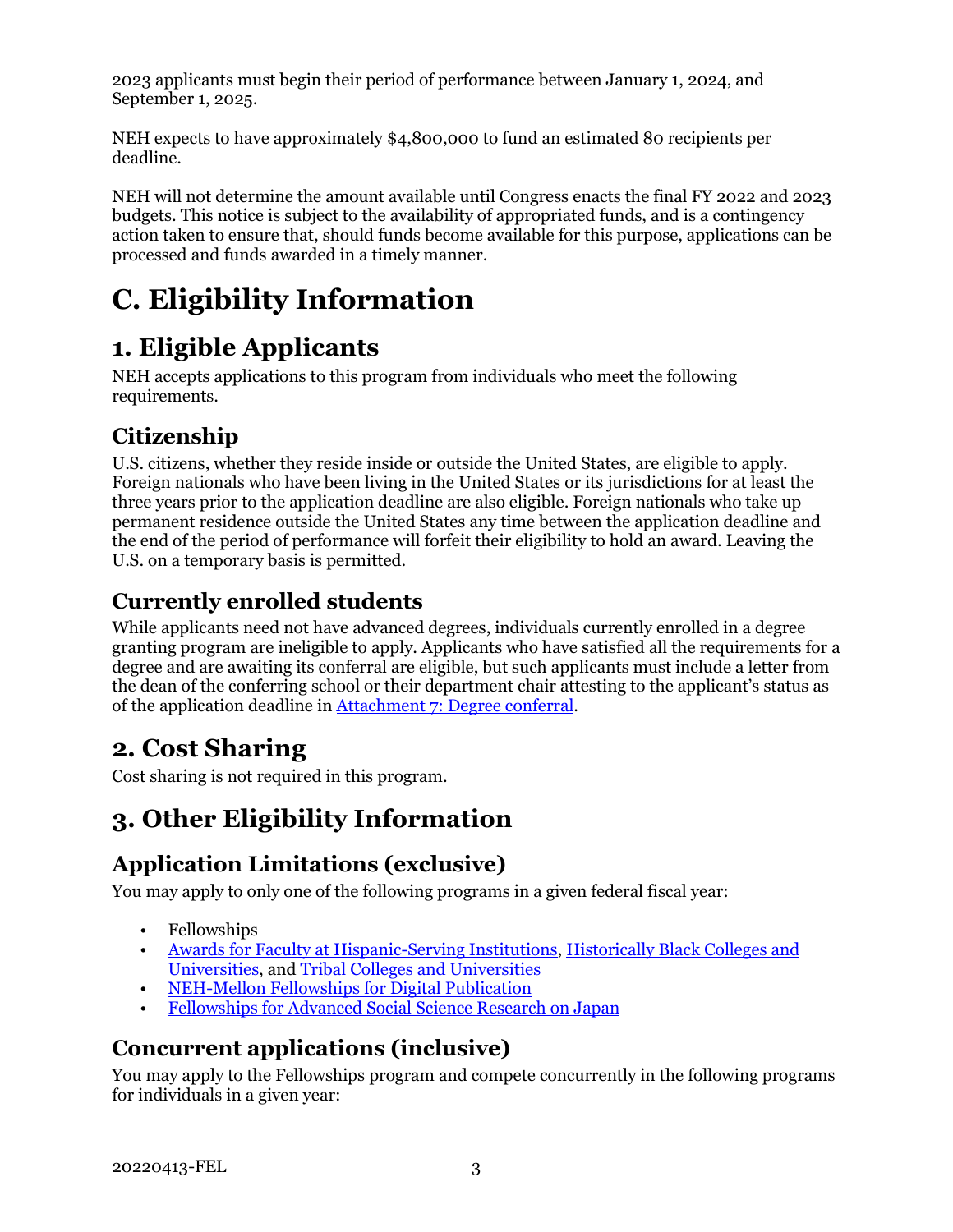- [Public Scholars](https://www.neh.gov/grants/research/public-scholar-program)
- [Summer Stipends](https://www.neh.gov/grants/research/summer-stipends)
- [Dynamic Language Infrastructure Documenting Endangered Languages Fellowships](https://www.neh.gov/program/dli-del-fellowships)
- NEH-funde[d Fellowships at Independent Research Institutions](https://www.neh.gov/grants/research/fellowship-programs-independent-research-institutions)

Each competition has distinct application requirements. Refer to the relevant Notice of Funding Opportunity.

## **Projects previously supported by NEH**

You may not apply for funding for a project previously supported by any of the following programs:

- Fellowships
- [NEH-Mellon Fellowships for Digital Publication](https://www.neh.gov/grants/research/neh-mellon-fellowships-digital-publication)
- [Public Scholars](https://www.neh.gov/grants/research/public-scholar-program)
- [Awards for Faculty at Hispanic-Serving Institutions,](https://www.neh.gov/grants/research/awards-faculty-hispanic-serving-institutions) [Historically Black Colleges and](https://www.neh.gov/grants/research/awards-faculty-historically-black-colleges-and-universities)  [Universities,](https://www.neh.gov/grants/research/awards-faculty-historically-black-colleges-and-universities) and [Tribal Colleges and Universities](https://www.neh.gov/grants/research/awards-faculty-tribal-colleges-and-universities)
- [Dynamic Language Infrastructure Documenting Endangered Languages Fellowships](https://www.neh.gov/program/dli-del-fellowships)
- [Fellowships for Advanced Social Science Research on Japan](https://www.neh.gov/grants/research/fellowships-advanced-social-science-research-japan)

However, you may apply for funding for a project previously supported by a two-month NEH [Summer Stipend.](https://www.neh.gov/grants/research/summer-stipends) In such a case, NEH will review the accomplishments from the previous award to determine whether the project warrants additional funding. If the current application includes work proposed in the previously-funded Summer Stipend, you must address this overlap in the work plan. NEH may support complimentary but not identical activities previously supported by a Summer Stipend.

### **Organizations**

Organizations are not eligible to apply on behalf of scholars. Awards may not be transferred to the applicant's institution. If an individual recipient elects to have the fellowship paid through their institution, all NEH funds must be remitted to the individual. The institution may not take an institutional allowance or claim indirect costs.

### **Other restrictions**

- Applicants may not have multiple applications considered under this notice.
- If awarded, applicants may not hold two or more NEH individual awards with overlapping periods of performance (for example, a Fellowship and a Public Scholars award, or a Fellowship and a Summer Stipend).
- If awarded, applicants may not accept or hold two NEH individual awards in the same fiscal year. For example, if you apply to the Summer Stipends program and subsequently accept a Fellowship award, your application to the Summer Stipends program will be automatically withdrawn.
- If awarded, applicants may not work on a project supported by an NEH institutional award as either a project director or participant during the period of performance of an NEH individual award that is held full time.
- If an application is submitted more than once prior to the application due date (including submitting to the wrong funding opportunity number or making corrections/updates), NEH will accept your last validated online submission, under the correct funding opportunity number, prior to the Grants.gov application due date as the final and only acceptable application.

NEH cannot delay the period of performance beyond the stated timelines of this NOFO to accommodate overlapping individual awards.

20220413-FEL 4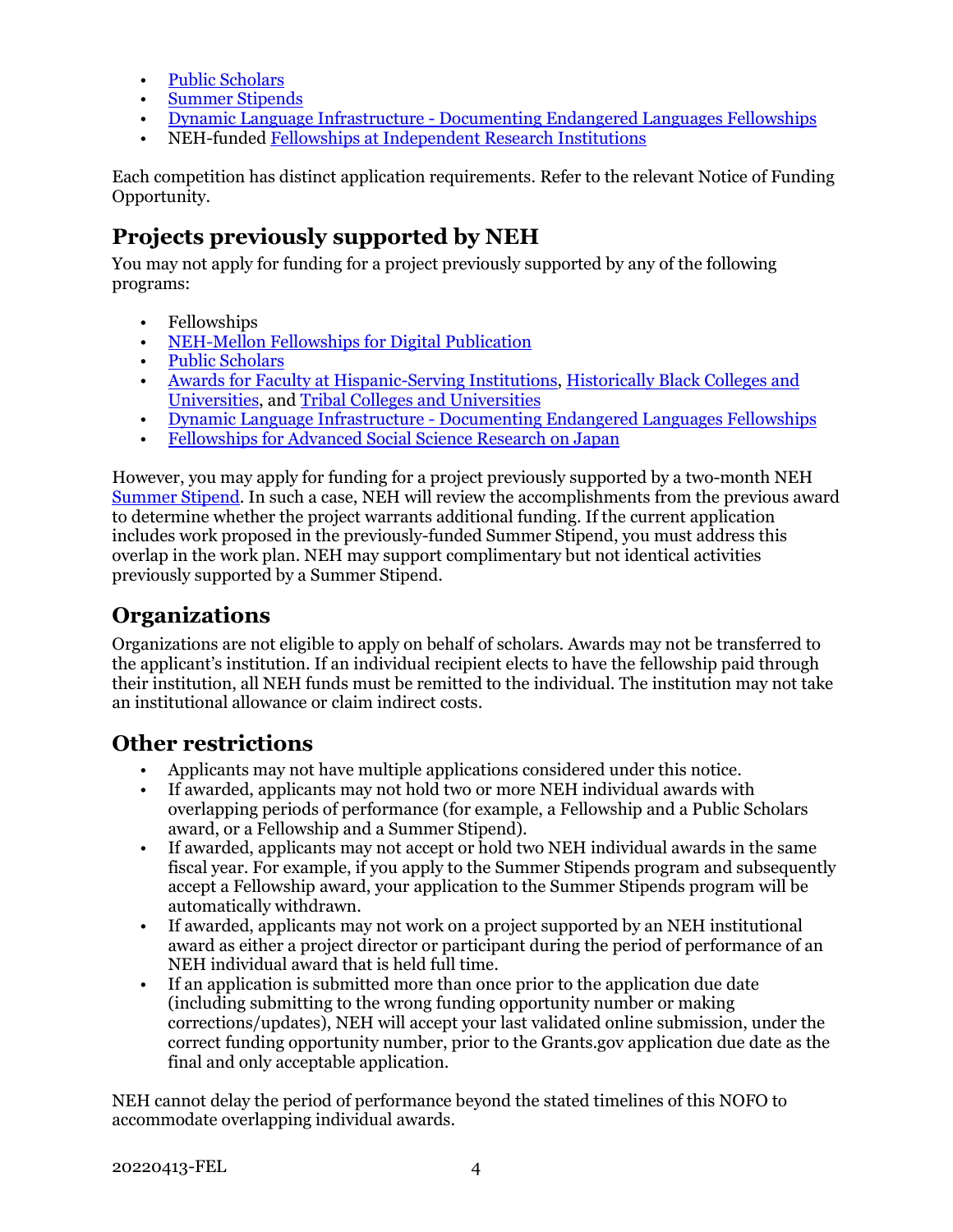NEH does not make awards to other federal entities or to applicants whose projects are so closely intertwined with a federal entity that the project takes on characteristics of the federal entity's own authorized activities. This does not preclude applicants from using funds from, or sites and materials controlled by, other federal entities in their projects.

**Except for the rare cases covered by NEH's [late submission policy,](https://www.neh.gov/grants/policy-on-late-submissions) applications must be received by the deadline. Incomplete, nonresponsive, or ineligible applications will not be considered for funding under this notice. Applications must adhere to specified page limits and formatting requirements or they will not be reviewed.** See th[e Application Components Table.](#page-7-2)

# <span id="page-7-0"></span>**D. Application and Submission Information**

## <span id="page-7-1"></span>**1. Application Package**

You must apply electronically using Grants.gov Workspace or a Grants.gov system-to-system solution. A multistep registration process is required to submit your application. See [D3.](#page-14-0)  [Grants.gov Registration Process.](#page-14-0)

This funding opportunity is available in Grants.gov under number 20220413-FEL. There is also a link on the [program resource page.](https://www.neh.gov/grants/research/fellowships)

Once you have located the funding opportunity in Grants.gov, the application package can be found under the "Package" tab. It includes a series of required application forms. You will upload additional application components into the [Attachments Form.](#page-10-0)

Contact [fellowships@neh.gov](mailto:fellowships@neh.gov) to request a paper copy of this notice.

Applicants who are deaf or hard of hearing can contact NEH via Federal Relay at 800-877-8399.

## <span id="page-7-2"></span>**2. Content and Form of Application Submission**

Your application consists of a series of forms included in Grants.gov Workspace and other components that you will prepare and upload to the [Attachments Form.](#page-10-0) The Application Components Table below will help you prepare a complete application. A budget is not required in this program.

**Applications missing any required documents or conditionally required documents will be considered incomplete and will be rejected from further consideration.**

**Applications that exceed page limits or violate formatting instructions will be considered nonresponsive and will be rejected from further consideration.**

#### **Do not include attachments other than those required or conditionally required in this notice. Doing so will result in NEH rejecting your application.**

Unless otherwise stipulated in specific instructions, attachments must conform to the following formatting requirements:

- pages no larger than standard letter size  $(8 \frac{1}{2}$ " x 11")
- at least one-inch margins on all sides for all pages
- a font size no smaller than 11-point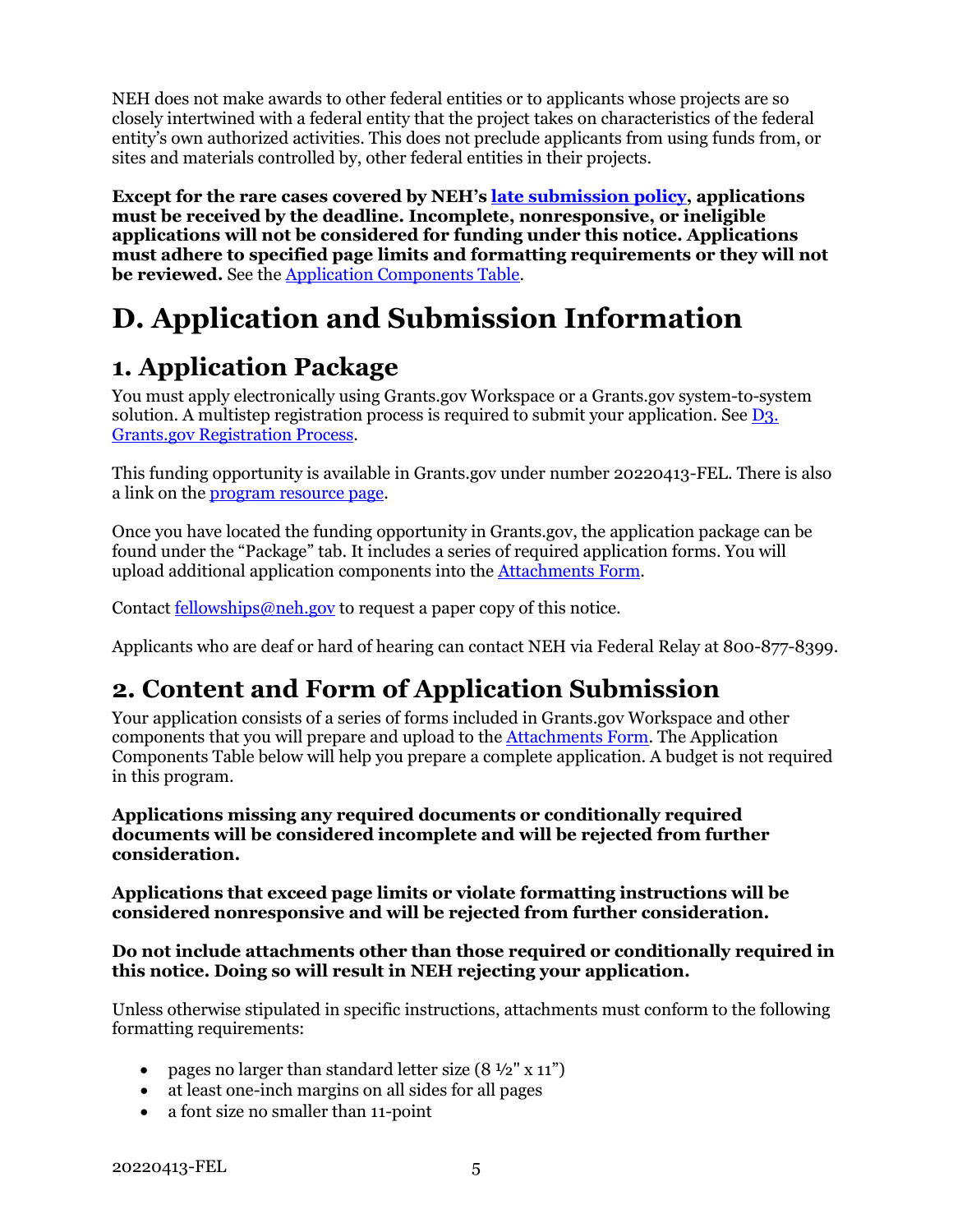- single-spacing
- recommended fonts: Arial, Georgia, Helvetica, or Times New Roman
- any standard citation style is acceptable; citations are included in page counts

## **Application Component Table**

| <b>Grants.gov form/Attachment</b>     | <b>Naming convention</b> | Page     | <b>Notes</b>  |
|---------------------------------------|--------------------------|----------|---------------|
|                                       |                          | limits   |               |
| SF-424 Application for Federal        |                          |          | Required      |
| <b>Assistance - Individual</b>        |                          |          |               |
| <b>NEH Supplemental Information</b>   |                          |          | Required      |
| for Individuals Form                  |                          |          |               |
| <b>Project/Performance Site(s)</b>    |                          |          | Required      |
| <b>Location Form</b>                  |                          |          |               |
| <b>Attachments Form</b>               |                          |          | Required      |
| <b>Attachment 1: Narrative</b>        | narrative.pdf            | 3 pages  | Required      |
| Attachment 2: Work plan               | workplan.pdf             | 1 page   | Required      |
| <b>Attachment 3: Bibliography</b>     | bibliography.pdf         | 1 page   | Required      |
| Attachment 4: Résumé                  | resume.pdf               | 2 pages  | Required      |
| <b>Attachment 5: Appendices</b>       | appendices.pdf           | 1 page   | Conditionally |
|                                       |                          | per item | required      |
| <b>Attachment 6: Degree conferral</b> | degreeconferral.pdf      |          | Conditionally |
|                                       |                          |          | required      |
| <b>Attachment 7: Explanation of</b>   | delinquentdebt.pdf       |          | Conditionally |
| delinquent federal debt               |                          |          | required      |

#### **SF-424 Application for Federal Assistance – Individual**

<span id="page-8-0"></span>This form requests basic information about the applicant and the proposed project. Items **1**, **2**, and **4** will be automatically filled in; item **3** should be left blank.

#### **5a-d. Applicant Information**

Provide your name, telephone number, email address, and mailing address. You must include an email address in the "Email" field, even though it is not highlighted as a required field. NEH will use this address to notify you of the outcome of your application.

Provide your mailing address. Note: Your ZIP code must include the four-digit extension preceded by a hyphen. If you do not know your four-digit extension, use "-0000" (four zeros). Indicate your citizenship status with an "X."

Enter your Congressional district. To find the number of your Congressional district, type your ZIP code into the "Find Your Representative" tool on the U.S. House of Representatives website. If you do not have a Congressional district (that is, you are in a state or U.S. territory that does not have districts or you reside in a foreign country), enter a "0" (zero). If you live in one district but your institution is in another, provide the number for the district in which you live.

#### **6. Project Information**

a. Project Title: Provide the title of your project. It should be brief (no more than 125 characters, including spaces). Successful applications typically have titles that are descriptive of the project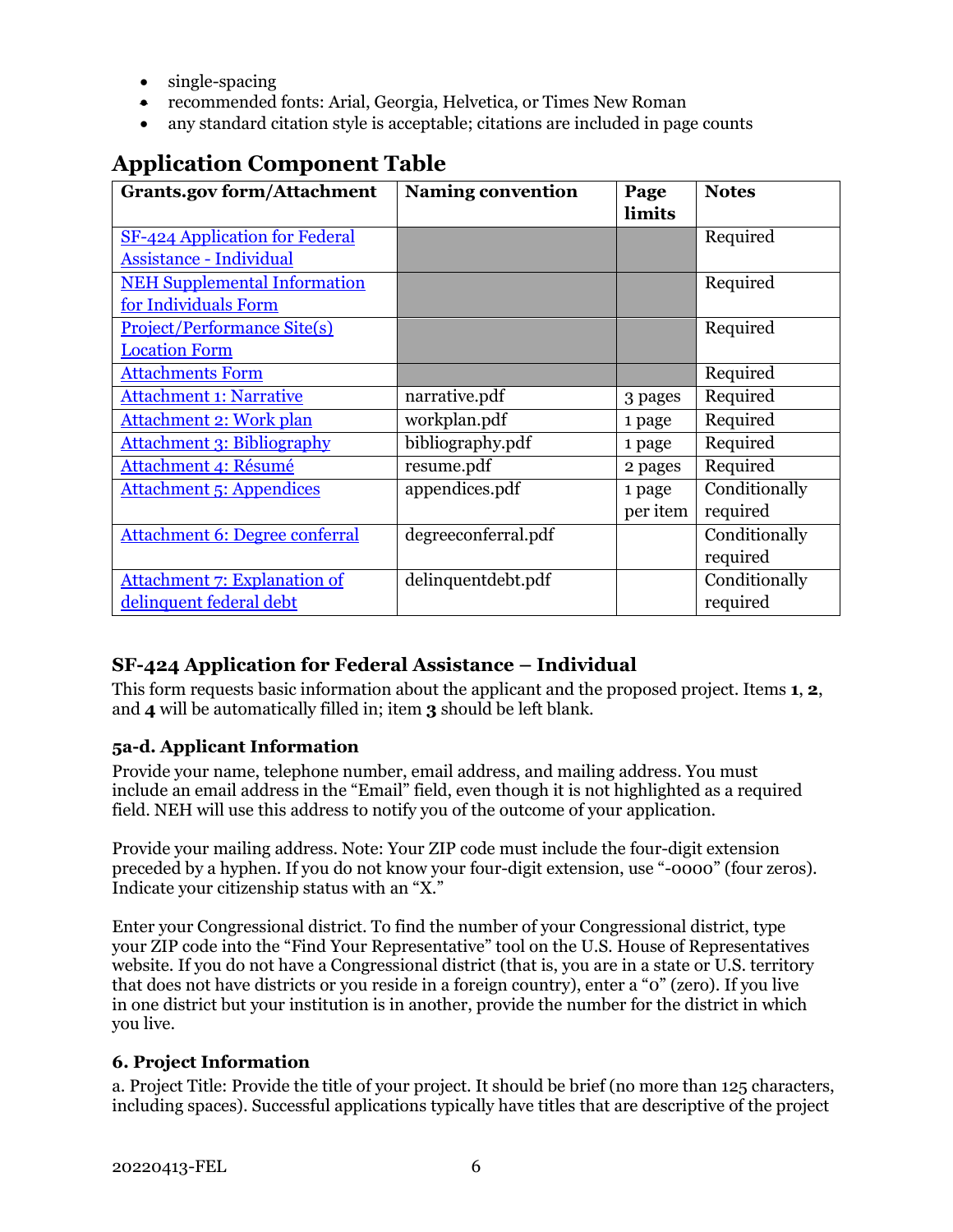and easily understood by the general public. Avoid using a title that requires clarification by the subtitle. When possible, include places and dates indicating a project's scope. NEH reserves the right to retitle funded projects for clarity when announcing its funding decisions and in its own reports and communications, but recipients are permitted to use their preferred title for any award products.

b. Project Description: Provide a brief description of your project. It should be written for a nonspecialist audience and clearly state the importance of the proposed work and its relation to larger issues in the humanities. This description will appear on your application cover sheet and will serve as a project abstract during the review process. Do not exceed one thousand characters, including spaces. If you exceed one thousand characters, including spaces, Grants.gov may reject your application or cut off your project description at the thousandcharacter limit.

c. Proposed Project: List the start and end dates for your project. Your period of performance must start on the first day of a month and end on the last day of a month. It must be at least six months and no more than twelve months and it must be full-time and continuous. Because award amounts depend on the number of months of work that you specify, the dates that you enter here will determine the maximum amount of your award. Your project must start on the first day of a month and end on the last day of a month. See [B2. Summary of Funding](#page-4-2) for information regarding allowable periods of performance.

#### **7. Signature**

By clicking on the "I Agree" box, you certify the following:

1) You are not presently debarred, suspended, proposed for debarment, declared ineligible, or voluntarily excluded from participation in covered transactions by any federal department or agency, and have not—within the three years preceding the submission of this application been convicted of or had a civil judgment rendered against you for commission of fraud or a criminal offense in connection with a public (federal, state, or local) transaction or a contract under a public transaction; for violation of federal or state antitrust statutes; for commission of embezzlement, theft, forgery, bribery, falsification or destruction of records, making false statements, or receiving stolen property; had any public transactions terminated for cause or default; and are not presently indicted for or otherwise criminally or civilly charged by a governmental entity with any of the preceding offenses. See [2 CFR 180](https://www.ecfr.gov/current/title-2/subtitle-A/chapter-I/part-180?toc=1) and [3369.](https://www.ecfr.gov/cgi-bin/text-idx?SID=902a748402bef7d8543f27adaf553773&mc=true&node=pt2.1.3369&rgn=div5)

2) You are not delinquent in the repayment of any federal debt or you are providing explanatory information about any delinquency. Examples of relevant debt include student loans, delinquent taxes, delinquent child support payments, and delinquent payroll taxes for household or other employees. See [OMB Circular A-129.](https://www.whitehouse.gov/sites/whitehouse.gov/files/omb/circulars/A129/a-129.pdf)

3) You will comply with the NEH Fellowships [Terms and Conditions.](https://www.neh.gov/grants/manage/neh-fellowships-terms-and-conditions)

<span id="page-9-0"></span>Click on the "Save" button at the top of the form to save your work and return to the main menu.

#### **NEH Supplemental Information for Individuals Form**

This form provides additional professional information about you, your institution (if affiliated), and your references.

#### **Field of Project**

Using the drop-down menu, indicate the field(s) of your project. You may select one, two, or three fields. If you select more than one, list the primary field first. Program staff will take this information into account when assigning your application to a review panel.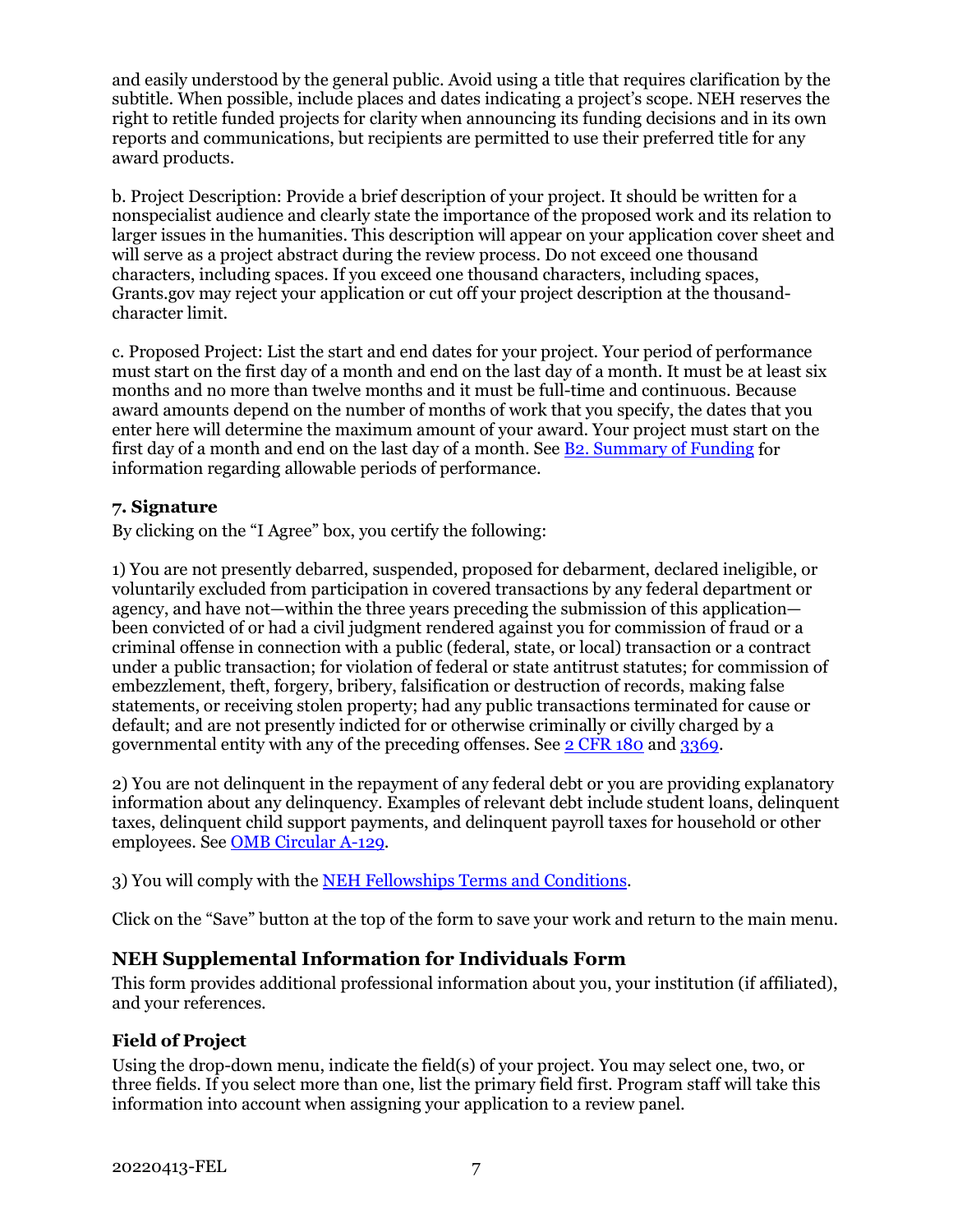#### **Project Director Field of Study**

Using the drop-down menu, choose the field of study that best describes your area of expertise.

#### **Address Information**

Indicate whether the address that you have given on the [Application for Federal Assistance](#page-8-0) SF [424 - Individual](#page-8-0) form is your home or work address.

#### **Institutional Affiliation**

If you are not affiliated with an institution of higher education, click "No" and continue to the Status section. If you are affiliated with an institution of higher education, complete the information for that institution. Applicants with an institutional affiliation must include their institution's Unique Entity Identifier (UEI), omitting hyphens. This number is generally provided by the institution's sponsored research office and it ensures that NEH identifies your institution correctly in the materials we provide to external reviewers.

#### **Status**

There is no requirement in this program that applicants be professional scholars. Nonetheless, for purposes of processing, indicate your status as a junior scholar or senior scholar. Junior scholars are defined as those who are seven years or fewer beyond the day they received their highest formal degree; senior scholars are defined as those who are more than seven years beyond the day they received their highest degree.

#### **Reference Letters**

Provide the names, email addresses, and affiliations for your two references. Enter only one email address for each. If you provide two email addresses for a reference, NEH will be unable to contact them. Applicants are responsible for providing accurate email addresses. The NEH grants management system will use the addresses exactly as they have been entered on this form.

See [Section D7. Other Submission Requirements](#page-16-2) for instructions and deadlines for the submission of reference letters and confirmation of their receipt by NEH.

#### **Nominating Official**

Leave this section blank.

#### **Project/Performance Site Location(s) Form**

<span id="page-10-1"></span>Provide the primary location and any other locations where the project activity will occur during the period of performance. You may include multiple performance sites, such as home or office addresses, archives or library locations, or field research sites. If you need to add more project/performance site locations than the form allows, enter the information in a separate file and add it to the "Additional Locations" section. Instructions for each requested data element may be viewed by positioning your cursor over the blank field. Position your cursor over each field to view instructions.

#### <span id="page-10-0"></span>**Attachments Form**

This form can accommodate up to fifteen attachments. Consult the [Application Components](#page-8-0)  [Table](#page-8-0) to name and sequence your attachments in the proper order so that NEH can easily identify them.

**Attachments must be in Portable Document Format (.pdf)**. Reformat all non-PDF files (i.e., Word, Excel, images, etc.) as PDFs. If an attachment contains multiple documents, merge them into a single file. Do not attach portfolios containing multiple PDFs. NEH cannot accept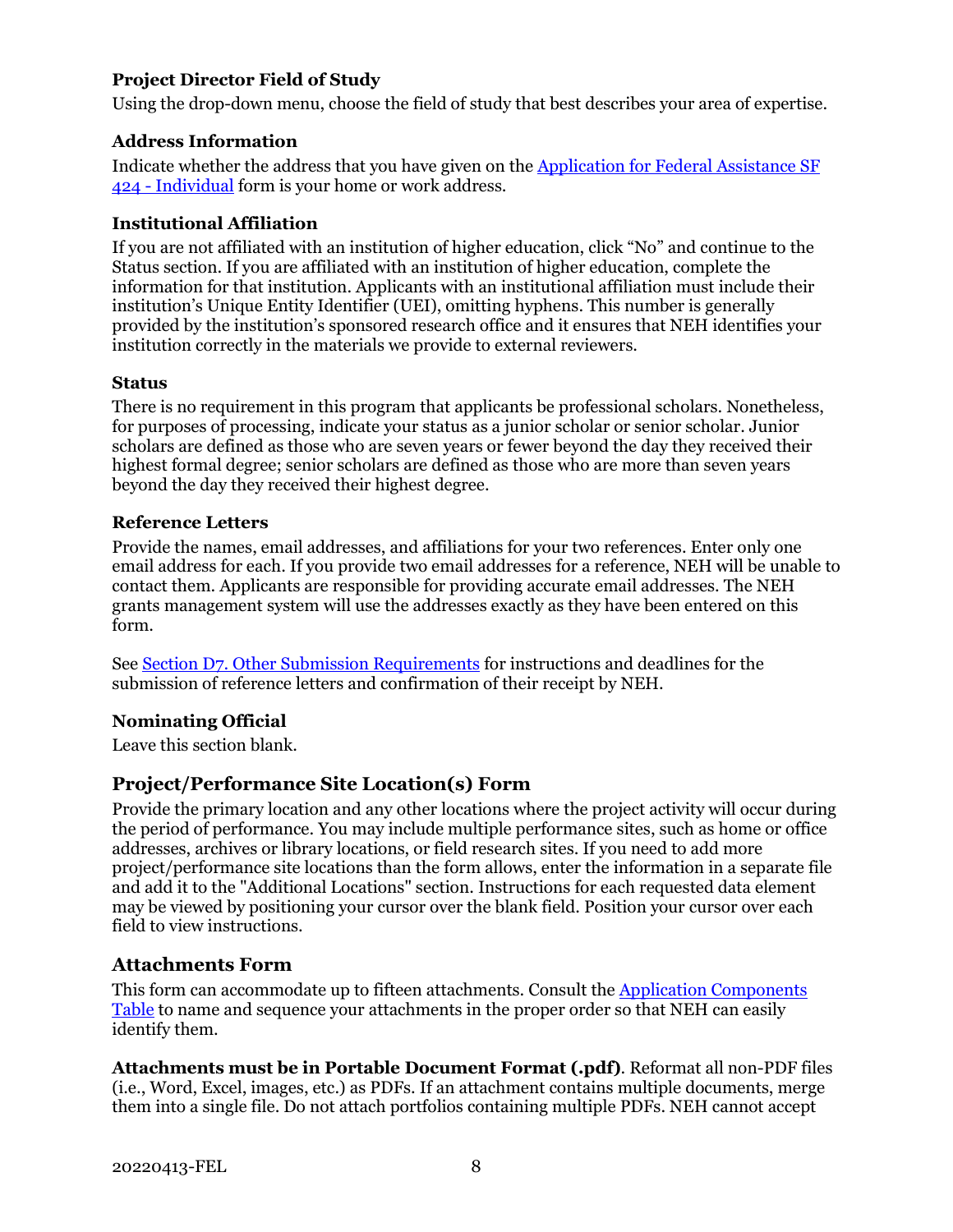security-enhanced PDFs (e.g., password-protection, encryption, digital signatures, etc.). Flatten these files before uploading to Grants.gov.

Visit the Grants.gov [Adobe Software Compatibility page](https://www.grants.gov/web/grants/applicants/adobe-software-compatibility.html) to verify the compatibility of your current software or to download the appropriate version. If you have a problem installing Adobe Reader, contact your system administrator.

Limit file names to 50 or fewer characters. Do not attach any documents with the same name. Each attachment should have a unique name. Use only the following UTF-8 characters when naming your attachments: A-Z, a-z, 0-9, underscore, hyphen, space, period, parenthesis, curly braces, square brackets, ampersand, tilde, exclamation point, comma, semicolon, apostrophe, at sign, number sign, dollar sign, percent sign, plus sign, and equal sign. If you do not follow these naming conventions, your application may be rejected.

Grants.gov may accept and validate your submission even if required components are missing or are improperly formatted. This may result in NEH rejecting your application as incomplete or nonresponsive. It is your responsibility to ensure that all required components are properly formatted, attached, and submitted.

#### **Occasionally, converting a document to PDF may alter its length. It is your responsibility to ensure that all attachments are within the stated page limits.**

#### <span id="page-11-0"></span>**Attachment 1: Narrative (required)**

Compose a comprehensive description of your proposed project. Your narrative should be succinct, well organized, and free of technical terms and jargon so that peer reviewers can understand the proposed project.

**Your narrative must not exceed three single-spaced pages with one-inch margins and a font size no smaller than eleven points**. Images, charts, diagrams, footnotes, and endnotes are allowed, if they fit within the three-page limit. Name the file narrative.pdf.

NEH has aligned each section with a primary corresponding review criterion, but note that the criteria can be relevant in more than one section and that, taken together, the parts of the narrative should form a coherent whole. Refer to [E1. Review Criteria.](bookmark://_1.__Review/)

#### **Guidance for Narrative, Bibliography, Résumé, and Appendices**

To ensure that you fully address the review criteria, this table provides a crosswalk between the application components and the review criteria.

| <b>Narrative Section</b>               | <b>Review Criteria</b>  |
|----------------------------------------|-------------------------|
| Significance and contribution          | 1                       |
| Organization, concepts, and methods    | $\overline{\mathbf{2}}$ |
| Competencies, skills, and access       | $\overline{4}$          |
| <b>Final product and dissemination</b> | 5                       |
| <b>Application Component</b>           | <b>Review Criteria</b>  |
| <b>Work plan</b>                       | $\mathbf{3}$            |
| <b>Bibliography</b>                    | $\overline{2}$          |
| Résumé                                 | $\overline{4}$          |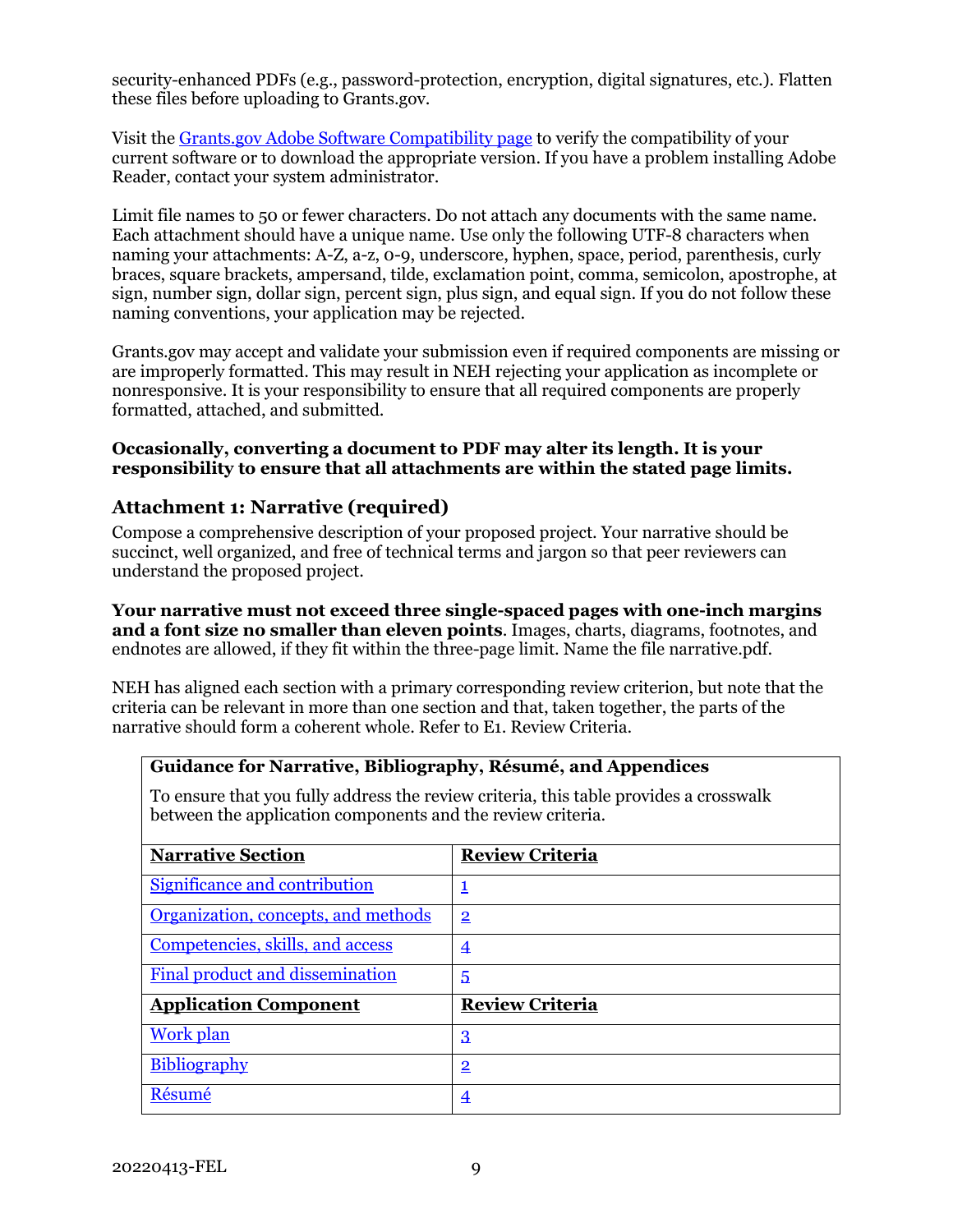| Appendices (only for editions,      |  |
|-------------------------------------|--|
| translations, database projects and |  |
| projects with visual materials)     |  |

Use the following section headings, providing the information indicated.

Name the file narrative.pdf.

#### **Significance and contribution (aligns primarily with [review criterion 1\)](#page-17-1)**

Describe the intellectual significance of the proposed project, including its value to humanities scholars, general audiences, or both. Provide an overview of the project, explaining the basic ideas, problems, or questions examined by the study. Describe your research and state the project's thesis or claim(s). Explain how the project will complement, challenge, or expand relevant studies in the field. Discuss how your scholarship will be presented to benefit the intended audiences.

If you are applying to translate a work into English, and other English translations already exist, provide a rationale for a new translation. If your project results in a work that will be written in a language other than English, provide a rationale for publishing in that language.

#### **Organization, concepts, and methods (aligns primarily with [review criterion 2\)](#page-17-1)**

Explain how your proposed research will help you resolve the problems or questions you are examining. Describe the theoretical framework of your argument and explain how your proposed research will advance it. Explain your concepts and your terminology. Describe and discuss your method(s) and sources.

For books, if possible, provide a chapter outline with brief explanations of each chapter's arguments. For other publications, explain how your final product will be organized.

For digital projects, in addition to explaining your project's organization, describe the technologies that will be used and developed, and explain how the scholarship will be presented to benefit audiences in the humanities.

For editions and translations, describe the project's scholarly apparatus (e.g., introduction, annotations, and paratextual material).

For dissertation revisions, state that your project is to revise a dissertation. You must explain how your project moves beyond the original dissertation, and how it will benefit from the additional research, materials, or chapter(s).

#### **Competencies, skills, and access (aligns primarily with [review criterion 4\)](#page-17-1)**

Explain your competence or background in the area of your project. If the area of inquiry is new to you, explain your reasons for working in it and your qualifications to do so. Specify the level of competence in any language or digital technology needed for the study. Describe where the study will be conducted and what research materials will be used. If relevant, specify the arrangements for access to archives, collections, or institutions that contain the necessary resources.

#### **Final product and dissemination (aligns primarily with [review criterion 5\)](#page-17-1)**

Describe the intended results of the project. Explain how the results will be disseminated and why these means are appropriate to the subject matter and audience. If the project has a website, provide the URL. If the final product will appear in a language other than English, explain how access and dissemination will be affected. NEH expects that any materials produced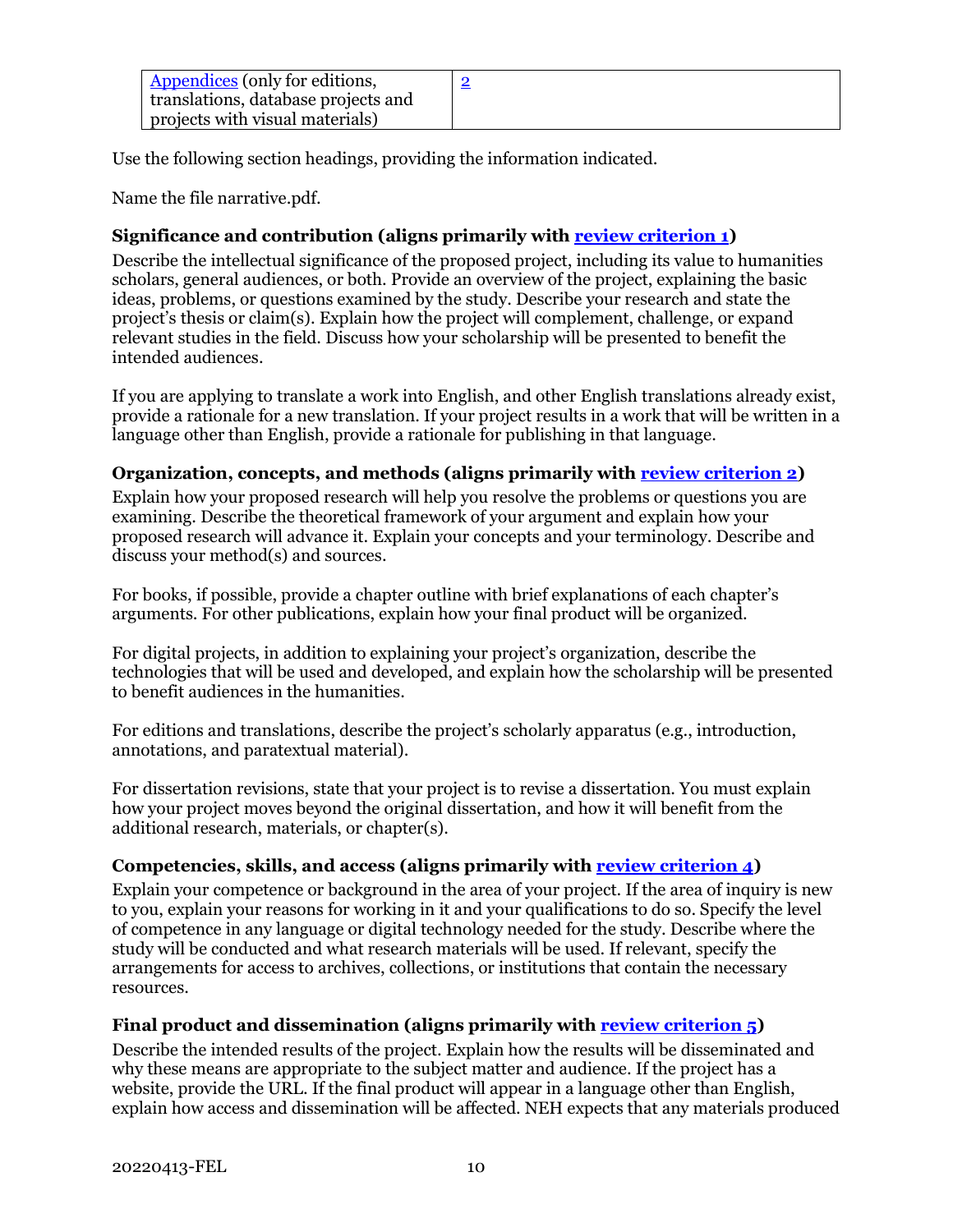in digital form as a result of its awards will be maintained so as to ensure their long-term availability. To that end, describe how the project's digital results, if any, will be sustained and supported beyond the period of performance. If the project involves materials under copyright, indicate your plans for securing the necessary permission to publish.

#### <span id="page-13-0"></span>**Attachment 2: Work plan (required)**

**The work plan must not exceed one page.** The work plan will be primarily considered under [review criterion 3.](#page-17-1) Name the file workplan.pdf.

Indicate the current state of the project and the part or stage of it that will be supported by the fellowship. Provide a work plan (in increments of three months or fewer) describing what will be accomplished during the period of performance, where you will be, and how you will spend your time. Your work plan must be based on a full-time commitment to the project; part-time work is not allowed. If you do not anticipate finishing the entire project during the fellowship period, discuss your plan for doing so.

Your work plan should not depend heavily on factors beyond your control, such as the receipt of outside reviewers' reports from a publisher. If you plan to submit a manuscript for publication before the end of the period of performance, explain what additional work will be required and why it merits support.

If you received an NEH Summer Stipend award for the same project, indicate what was accomplished during that award period and how the proposed work plan builds on your previous support.

If you and another researcher are seeking funds for the same project, identify them and state if they have received or submitted a proposal for NEH support. Clearly explain how the work will be divided and the extent to which each collaborator's contribution depends on that of the other.

#### <span id="page-13-1"></span>**Attachment 3: Bibliography (required)**

**The bibliography must not exceed one page.** The bibliography will be considered primarily under [review criterion 4.](#page-17-1) Name the file bibliography.pdf.

Your bibliography should consist of the primary and secondary sources that relate most directly to the project. Include works that pertain to both the project's substance and its theoretical or methodological approaches to give a well-rounded representation of your project. Evaluators will use the bibliography to assess your knowledge of the subject area.

Any standard bibliographic format is acceptable. Items referenced in the narrative need not appear in the bibliography if the citation in the narrative enables readers to identify the work.

#### <span id="page-13-2"></span>**Attachment 4: Résumé (required)**

**Your résumé must not exceed two pages.** It will be considered primarily unde[r review](#page-17-1)  [criterion 4.](#page-17-1) Name the file resume.pdf.

Do not submit a narrative biographical statement instead of a résumé. Include the following information:

- current and past positions
- education: list degrees, dates awarded, and titles of theses or dissertations
- awards and honors: include dates. If you have received prior support from NEH, indicate the dates of these awards and the products that resulted from them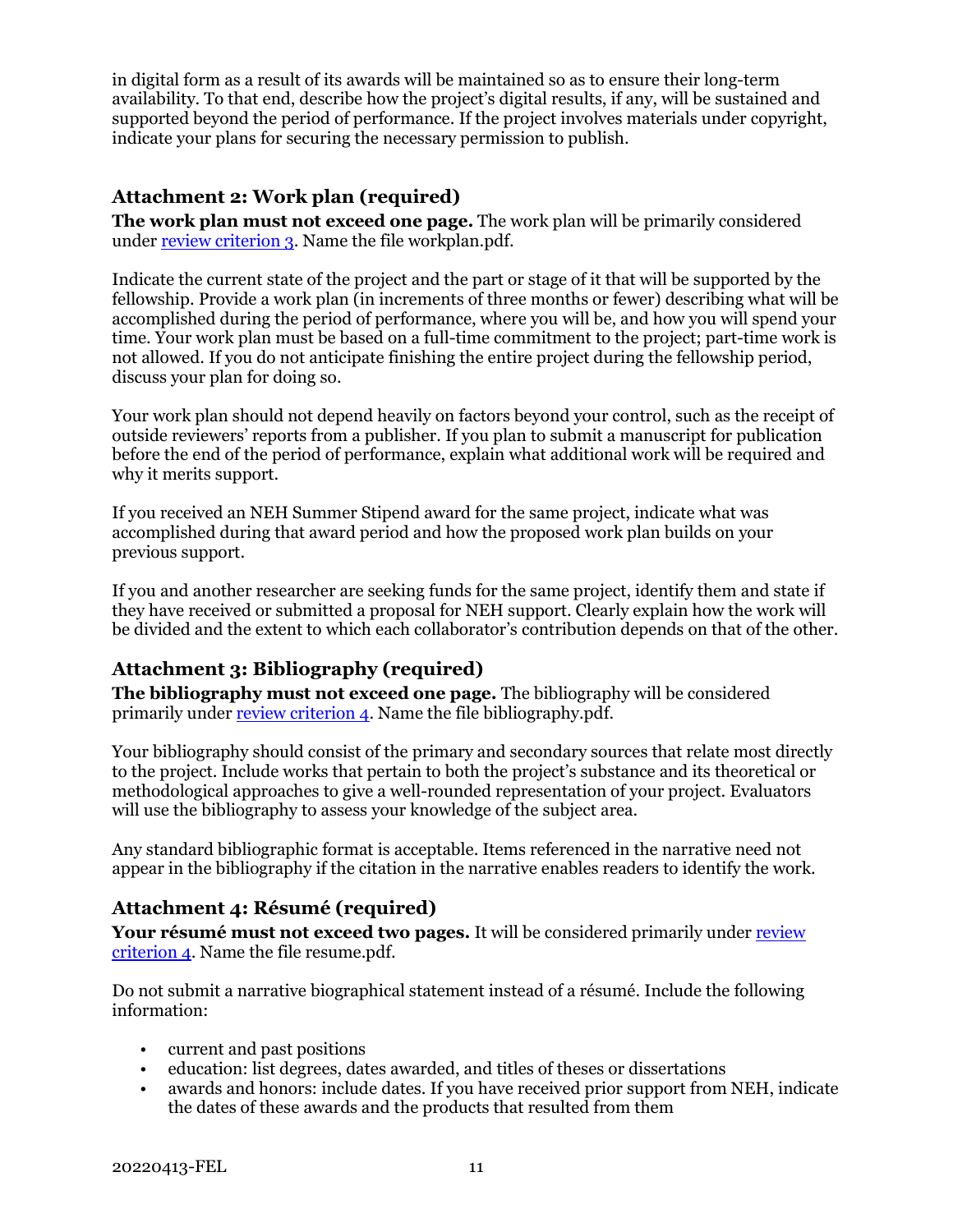- publications: include full citations for publications and presentations
- other relevant professional activities and accomplishments
- level of competence in any relevant foreign languages

#### <span id="page-14-2"></span>**Attachment 5: Appendices (conditionally required)**

**The appendices must not exceed one single-spaced page per item.** If applicable, your appendices will be considered primarily under [review criterion 2.](#page-17-1) Name the file appendices.pdf.

If you are proposing an edition, translation, database project, or project involving visual materials, you must submit this attachment as described below:

- Editions or translations: provide a sample of the original text (one page) and the edited or translated version (one page). If you plan to include annotations, your sample of the edited or translated version should include examples.
- Database projects: provide a sample entry (one page).
- Visual materials: provide a sample (one page) saved as a PDF (do not use .jpg or other common graphic formats).

#### **Note: Writing samples are no longer required.**

#### **Applications exceeding the page limit or including any other appendices will not be reviewed**.

#### <span id="page-14-1"></span>**Attachment 6: Degree conferral (conditionally required)**

If you have satisfied all the requirements for a degree and are awaiting its conferral, you must include a letter from the dean of the conferring school or the department chair attesting that you have satisfied all of the requirements for the degree by the application deadline.

Name the file degreeconferral.pdf.

#### <span id="page-14-3"></span>**Attachment 7: Explanation of delinquent federal debt (conditionally required)**

If you are **delinquent** in the repayment of any federal debt, provide explanatory information including evidence that you have entered into a repayment agreement with the Internal Revenue Service, and that you are current on all payments due. Examples of relevant debt include **delinquent** student loans, taxes, child support payments, and payroll taxes for household or other employees. See [OMB Circular A-129.](https://www.whitehouse.gov/sites/whitehouse.gov/files/omb/circulars/A129/a-129.pdf)

Name the file delinquentdebt.pdf.

## **3. Grants.gov Registration Process**

### <span id="page-14-0"></span>**Registering and creating an "individual applicant" profile**

All applicants must submit their applications via Grants.gov Workspace.

If you are registering with Grants.gov for the first time, go to [https://apply07.grants.gov/apply/register.faces.](https://apply07.grants.gov/apply/register.faces)

Once you have registered at Grants.gov, you must add an "individual applicant" profile in order to submit an application to programs for individuals. Do this by clicking on the "My Account" link, then on "Manage Profiles" and "Add Profile." Refer to [Grant.gov's instructions for adding a](https://www.grants.gov/help/html/help/index.htm?callingApp=custom#t=Register%2FAddProfile.htm)  [profile.](https://www.grants.gov/help/html/help/index.htm?callingApp=custom#t=Register%2FAddProfile.htm)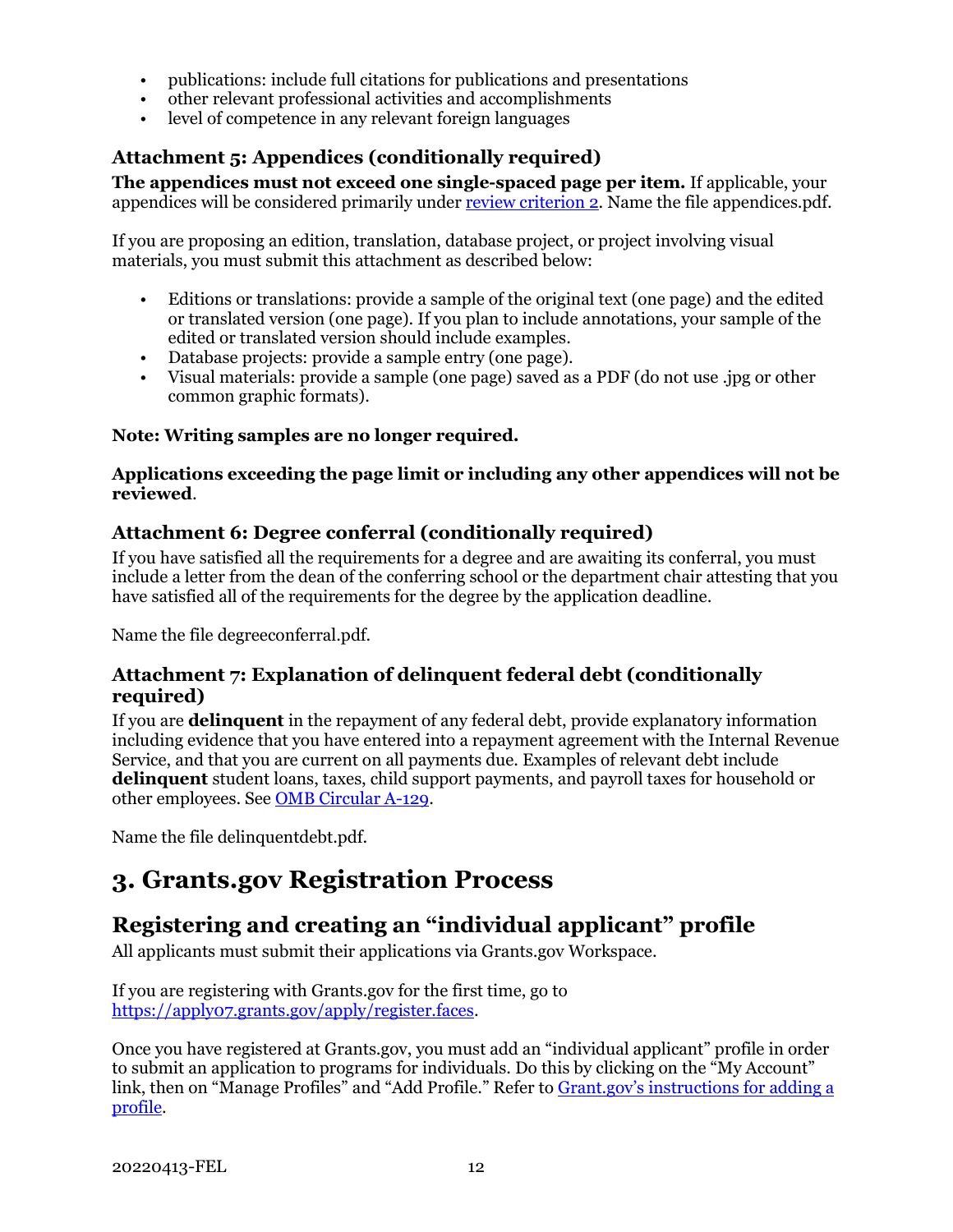Only applicants whose Grants.gov accounts include an individual applicant profile will be able to submit applications for this program. If you have successfully created an individual applicant profile, the "Apply" button on the Grants.gov opportunity page will be red. Otherwise it will be grayed out.

When you create your "individual applicant" profile, Grants.gov may automatically fill in the box for the unique entity identifier number with a default value. Do not change this number.

Applicants who have already registered at Grants.gov and created an "individual applicant" profile need not re-register to submit their proposals. However, we encourage you to check your account ahead of the deadline to confirm that it is still active and that your password has not expired.

If you have problems registering with Grants.gov or adding an "individual applicant" profile, contact Grants.gov Applicant Support at 1-800-518-4726 o[r support@grants.gov.](mailto:support@grants.gov)

Applicants who lose their username and password can request a reminder at [https://apply07.grants.gov/apply/login.faces?userType=applicant&cleanSession=1.](https://apply07.grants.gov/apply/login.faces?userType=applicant&cleanSession=1)

### **Additional registration information**

Individuals do not need to register in the System for Award Management (SAM). Awards will not be processed for individuals with delinquent federal debt or for individuals who have been suspended, debarred, declared ineligible, or voluntarily excluded from eligibility for covered transactions by any federal department or agency. To see if you have delinquent federal debt or other exclusions recorded in SAM, go to the [SAM website;](https://sam.gov/content/home) click on "Entity Information" and then select "Exclusions" from the drop-down menu under "Search."

NEH may not make an award to an applicant until the applicant has complied with all applicable requirements and, if an applicant has not fully complied with the requirements by the time NEH is ready to make an award, NEH may determine that the applicant is not qualified to receive an award and use that determination as the basis for making an award to another applicant.

**NEH strongly recommends that you complete your registration at least two weeks before the application deadline. If you fail to allow sufficient time to complete registration with Grants.gov, you will not be eligible for a deadline extension or waiver of the online submission requirement.**

## <span id="page-15-0"></span>**4. Submission Dates and Times**

### **Applications**

There will be two application due dates under this notice:

- April 21, 2022, at 11:59 p.m. Eastern Time
- April 12, 2023, at 11:59 p.m. Eastern Time

#### **Applications must be complete and validated by Grants.gov under the correct funding opportunity prior to the deadline to be considered under this notice.**

It is your responsibility to confirm that Grants.gov and subsequently NEH have received your application. [Check your application status.](https://www.grants.gov/help/html/help/Applicants/CheckApplicationStatus/CheckApplicationStatus.htm)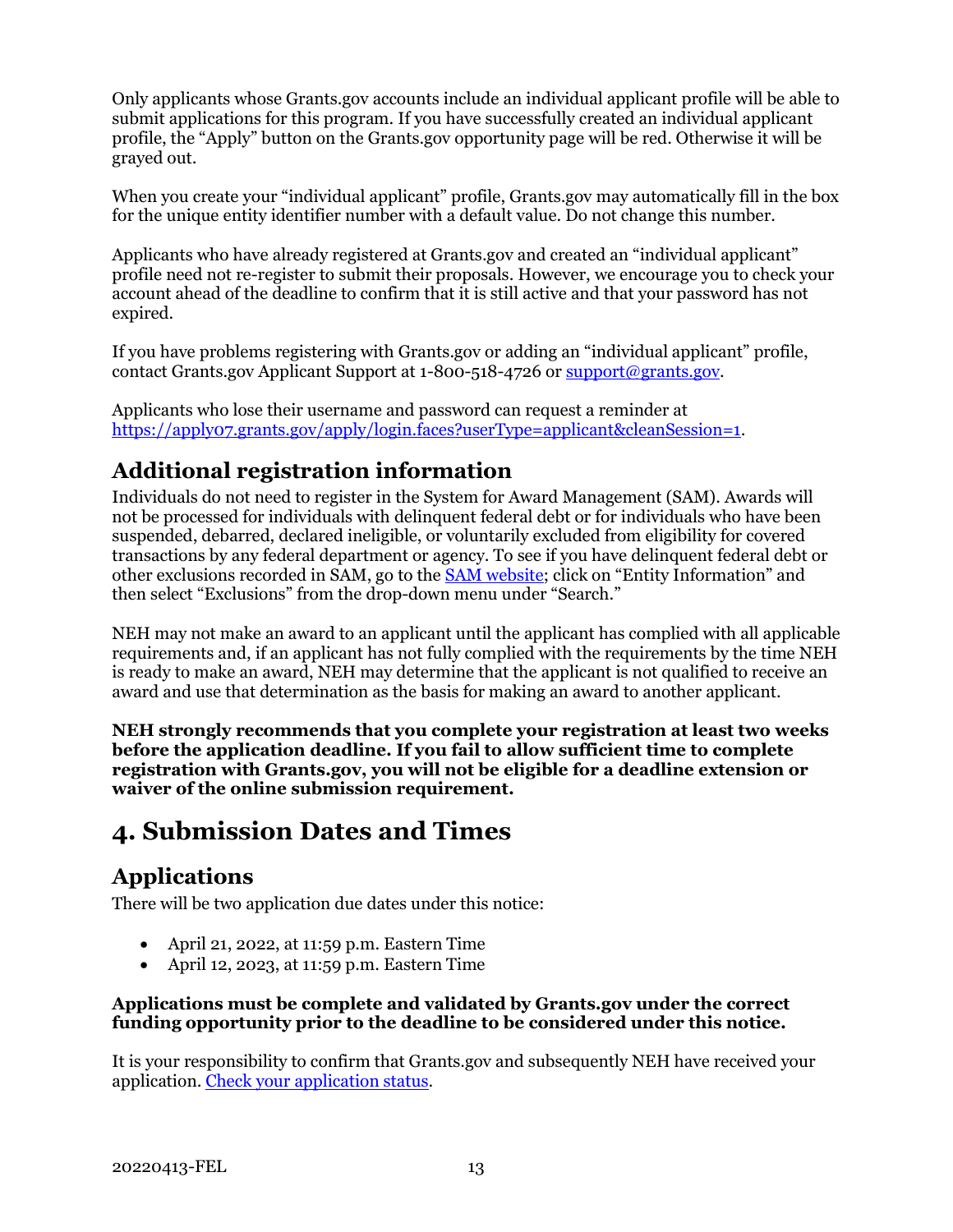When NEH receives your application from Grants.gov, the agency will assign it a tracking number beginning with FEL-. A tracking number does not guarantee that the application is free of technical problems (such as missing attachments or failure to convert attachments to PDFs). If a technical problem is detected, NEH will notify you via email. It is your responsibility to correct any errors prior to the deadline.

Once you have applied, NEH will not comment on the status of your application except on issues of eligibility, completeness, and responsiveness.

### **Letters of reference**

Letters of reference should be submitted online no later than May 11, 2022 (for applications submitted for the 2022 deadline), and May 3, 2023 (for applications submitted for the April 12, 2023 deadline). Se[e D7. Other Submission Requirements.](#page-16-2)

## <span id="page-16-0"></span>**5. Intergovernmental Review**

This funding opportunity is not subject to intergovernmental review under [Executive Order](https://www.archives.gov/federal-register/codification/executive-order/12372.html)  [12372.](https://www.archives.gov/federal-register/codification/executive-order/12372.html)

## <span id="page-16-1"></span>**6. Funding Restrictions**

Awards made under this notice may not be used for the following purposes:

- research by students enrolled in a degree program, including research for doctoral dissertations or theses
- the preparation or revision of textbooks
- curriculum development
- the development of teaching methods or theories
- the writing of books for children or young adults
- educational impact, language impact, or technical impact assessments
- empirical social science research, unless part of a larger humanities project
- inventories of collections
- the writing of guide books, how-to books, and self-help books
- promotion of a particular political, religious, or ideological point of view
- advocacy of a particular program of social or political action
- support of specific public policies or legislation
- lobbying
- projects that fall outside of the humanities and the humanistic social sciences (including the creation or performance of art; creative writing, autobiographies, memoirs, and creative nonfiction; and quantitative social science research or policy studies)

Awards in this program are made to individuals; indirect costs are unallowable. If an individual recipient elects to have the fellowship paid through their institution, all NEH funds must be remitted to the individual. Institutions may not take an allowance.

## <span id="page-16-2"></span>**7. Other Submission Requirements**

### **Letters of Recommendation**

You are encouraged to solicit two letters of reference that address your proposed project and your ability to undertake it. Provide the names, email addresses, and affiliations for your references on the [NEH Supplemental Information for Individuals Form.](#page-9-0) Provide only one email address for each letter writer in the relevant field.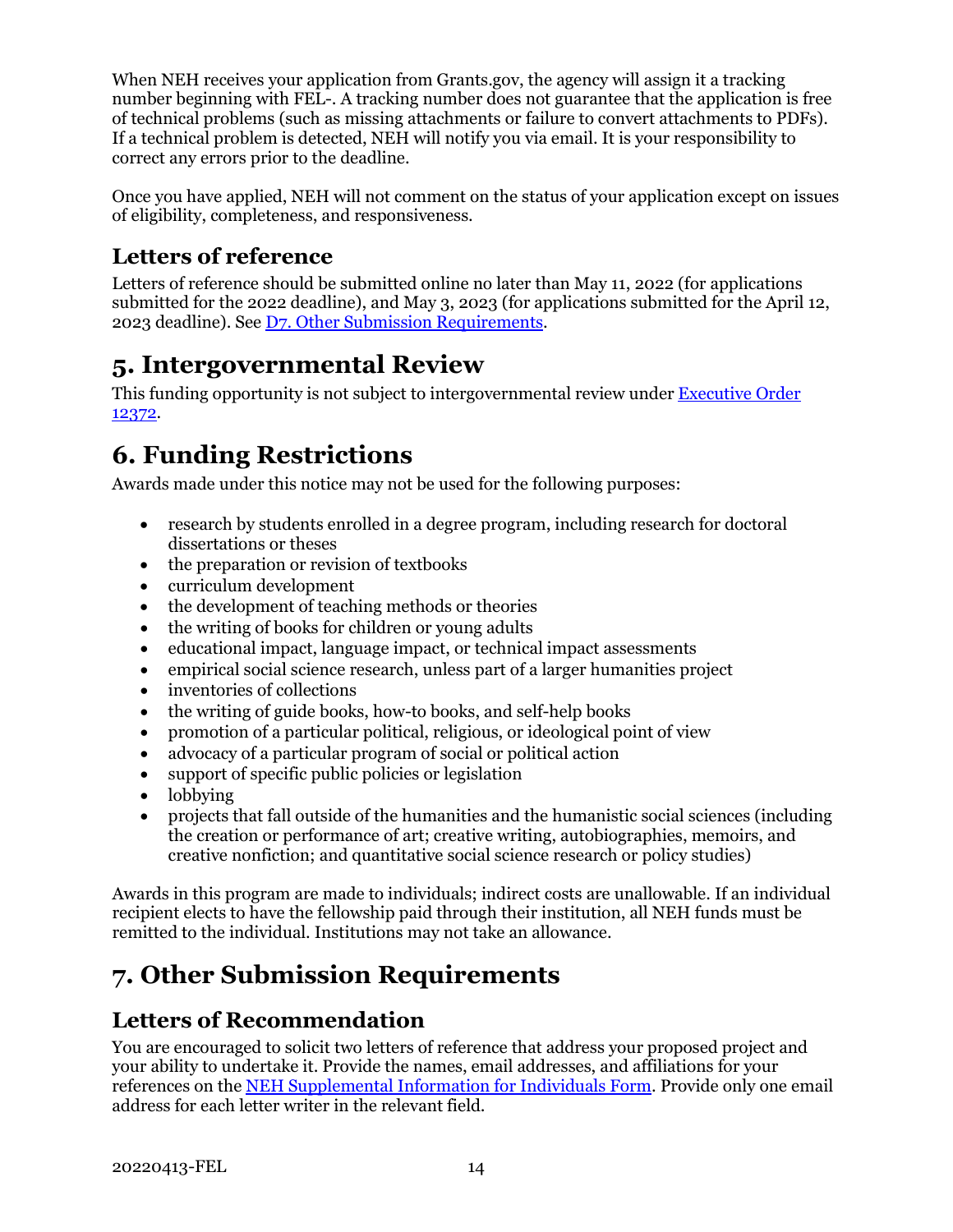NEH will email your references two to three weeks after the deadline to prompt them to submit their letters. Letters should be submitted online not later than May 11, 2022 (for applications submitted for the 2022 deadline) and May 3, 2023 (for applications submitted for the 2023 deadline).

You are responsible for ensuring that your references have received and responded to the NEH request and for providing them with your application materials NEH will notify you by email when your letters of reference have been submitted.

After you have confirmation that NEH has received your application, you may check the status of your reference letters by logging in to th[e secure area of NEH's website.](https://securegrants.neh.gov/AppStatus/) Enter your application number and your Grants.gov tracking number. You will be able to see the names and email addresses of your references and whether their letters have arrived. If necessary, you may send them reminders (including the upload link) from this site.

If a reference letter is submitted late, it will be added to your application when it arrives, but it is possible that reviewers will not take it into account. If you find that you must change your references after the application deadline, you may do so by contacting program staff at [fellowships@neh.gov.](mailto:fellowships@neh.gov)

If you are proposing a translation, one of your letters must be from an expert in the language(s) of your project and should provide an assessment of the one-page sample translation that you are submitting with your application. Notify this reference that they should address the quality of the translation sample in their letter.

Elected government officials, current NEH staff, and members of the [National Council on the](https://www.neh.gov/about/national-council-on-the-humanities)  [Humanities](https://www.neh.gov/about/national-council-on-the-humanities) may not serve as letter writers.

Missing reference letters will not disqualify an application from review.

# <span id="page-17-0"></span>**E. Application Review Information**

## <span id="page-17-1"></span>**1. Review Criteria**

Peer reviewers will use the following criteria to review applications in this program:

- 1. The intellectual significance of the proposed project, including its value to humanities scholars, general audiences, or both.
- 2. The quality of the conception, definition, organization, and description of the project and the applicant's clarity of expression.
- 3. The feasibility and appropriateness of the proposed work plan.
- 4. The quality or promise of quality of the applicant as an interpreter of the humanities.
- 5. The likelihood that the applicant will complete the project (not necessarily during the period of performance), including, when relevant, the soundness of the dissemination and access plans.

Each review criteria corresponds to specific sections of the narrative and the other application components. See [D2. Content and Form of Application Submission.](#page-7-2)

## <span id="page-17-2"></span>**2. Review and Selection Process**

NEH staff review all applications for eligibility, completeness, and responsiveness, and then use a peer review process to evaluate all eligible and complete applications. Peer reviewers are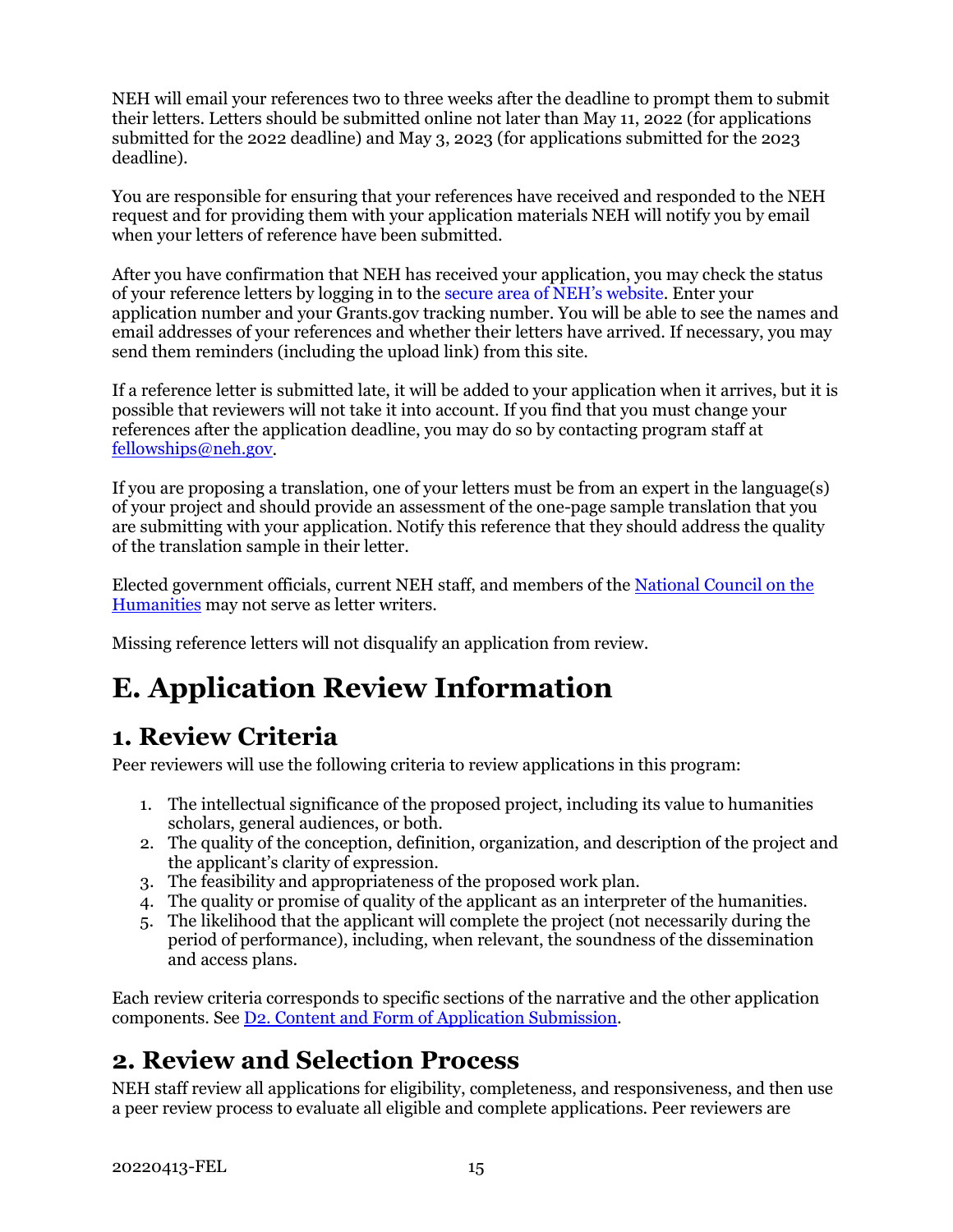experts in the field with relevant knowledge and expertise in the types of project activities identified in the applications. NEH staff instruct reviewers to evaluate applications according to the [review criteria](#page-17-1) in this notice. Peer reviewers must comply with federal ethics and conflicts of interest requirements.

NEH staff comment on matters of fact or on significant issues that otherwise would be missing from peer reviews, then makes recommendations to th[e National Council on the Humanities.](https://www.neh.gov/about/national-council-on-the-humanities) The National Council meets at least twice annually to advise the NEH Chair. The Chair considers the advice provided by the review process and, by law, makes all funding decisions. [Learn more](https://www.neh.gov/grants/application-process)  [about the NEH review process.](https://www.neh.gov/grants/application-process)

## <span id="page-18-0"></span>**3. Assessment of Risk and Other Pre-Award Activities**

Applications that have received a favorable objective review are reviewed for other considerations that include past performance, as applicable; continued applicant eligibility; and compliance with any public policy requirements. You may be asked to submit additional information or to undertake certain activities in anticipation of an award. However, even at this point in the process, such requests do not guarantee that an award will be made. Following review of all applicable information, NEH's approving and grant management officials will determine whether an award can be made, if special conditions are required, and what level of funding is appropriate. Award decisions are discretionary and are not subject to appeal to any NEH official or board.

## <span id="page-18-1"></span>**4. Anticipated Announcement and Award Dates**

NEH will notify applicants of funding decisions by email in December 2022 for applications submitted for the 2022 deadline, or in December 2023 for application submitted for the April 2023, deadline. This notification is not an authorization to begin performance or incur related costs. Successful applicants will be required to complete the NEH Fellowship Acceptance Form, from which the payment schedule will be determined. Applicants may request evaluations of their applications by emailing [fellowships@neh.gov.](mailto:fellowships@neh.gov)

# <span id="page-18-2"></span>**F. Federal Award Administration Information**

## <span id="page-18-3"></span>**1. Federal Award Notices**

The NEH Office of Grant Management will send offer letters to successful applicants via eGMS Reach as early as January 2023 (for application submitted for the 2022 deadline) or January 2024 (for applications submitted for the April 12, 2023 deadline).

## <span id="page-18-4"></span>**2. Administrative and National Policy Requirements**

Awards are subject to the [NEH Fellowships and Awards for Faculty Terms and Conditions,](https://www.neh.gov/grants/manage/neh-fellowships-terms-and-conditions) and the specific terms and conditions in the Notice of Action.

### **Debarment, suspension, ineligibility, and voluntary exclusion certification**

You must comply with [2 CFR §§180.335](https://www.ecfr.gov/cgi-bin/text-idx?node=2:1.1.1.2.9.3.3.8&rgn=div8) an[d .350](https://www.ecfr.gov/cgi-bin/text-idx?SID=8484a1410effbe760bcb6b134d9c035a&mc=true&node=pt2.1.180&rgn=div5#se2.1.180_1350) with respect to providing information regarding all debarment, suspension, and related offenses information, as applicable.

1) The prospective recipient certifies, by submission of this application, that neither it nor its principals is presently debarred, suspended, proposed for debarment, declared ineligible, or voluntarily excluded from participation in this transaction by any federal department or agency.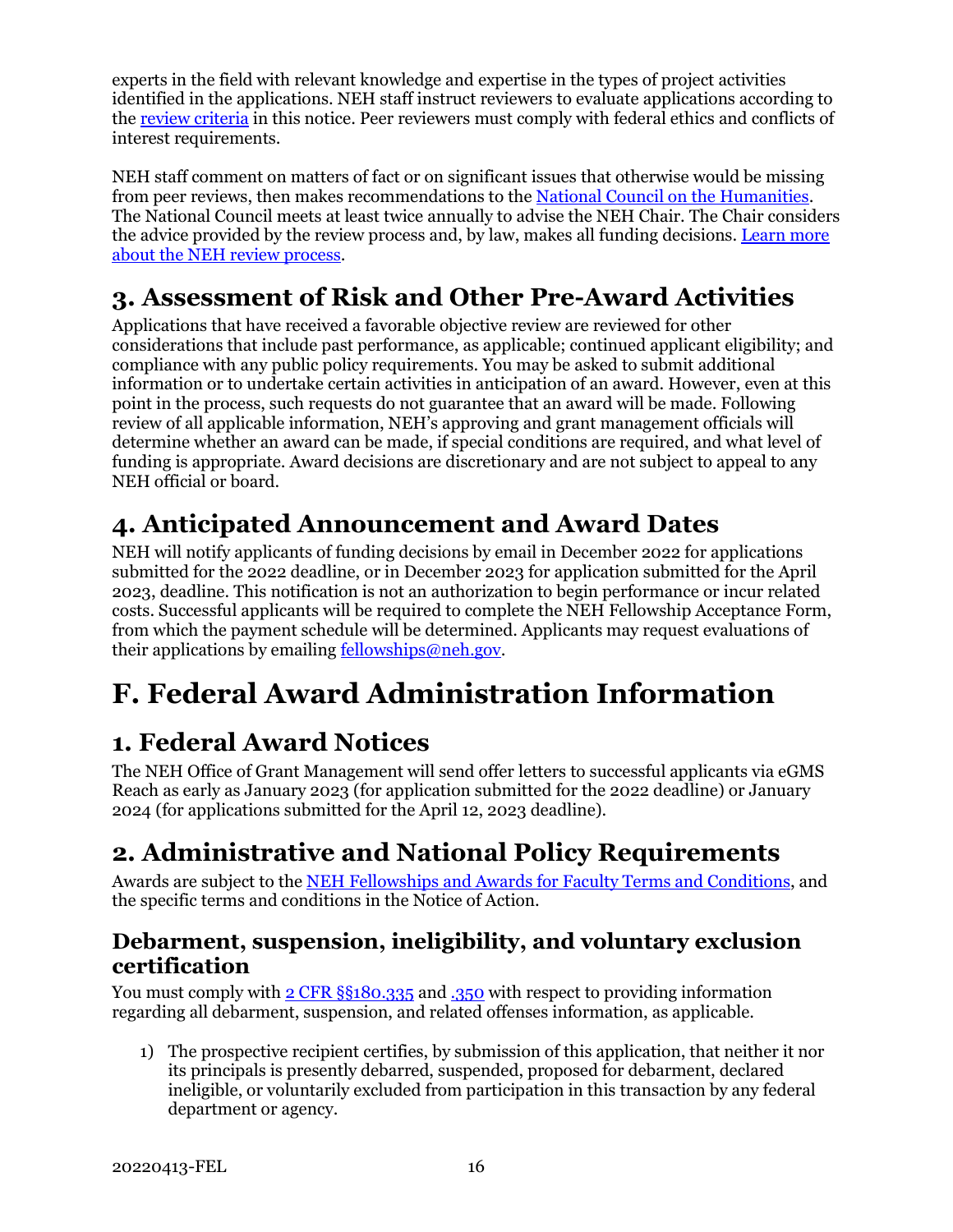- 2) Failure to make required disclosures can result in any of the remedies described in 2 CFR [§200.339,](https://www.ecfr.gov/cgi-bin/text-idx?SID=2262ad9c20e9d3a49f2c569c773c8aa1&mc=true&node=pt2.1.200&rgn=div5#se2.1.200_1339) including suspension or debarment. See also 2 CFR parts [180](https://www.ecfr.gov/cgi-bin/text-idx?tpl=/ecfrbrowse/Title02/2cfr180_main_02.tpl) and [3369.](https://www.ecfr.gov/cgi-bin/text-idx?SID=902a748402bef7d8543f27adaf553773&mc=true&node=pt2.1.3369&rgn=div5)
- 3) If the prospective recipient is unable to attest to the statements in this certification, an explanation must be included in [Attachment 7: Explanation of delinquent federal debt.](#page-14-3)

### **Providing access to NEH-funded products**

As a taxpayer-supported federal agency, NEH endeavors to make the products of its awards available to the broadest possible audience. Our goal is for scholars, educators, students, and the American public to have ready and easy access to the wide range of NEH award products. All other considerations being equal, NEH gives preference to those that provide free access to the public.

## **Copyright information**

Recipients may copyright any work that is subject to copyright and was developed, or for which ownership was acquired, under an award. In accordance wit[h 2 CFR §200.315\(b\),](https://www.ecfr.gov/cgi-bin/text-idx?SID=245f872e0bd31305c176712cd2b8b767&mc=true&node=se2.1.200_1315&rgn=div8) NEH reserves a royalty-free, nonexclusive, and irrevocable right to reproduce, publish, or otherwise use the work for federal purposes, and to authorize others to do so. NEH has typically exercised this right in consultation with recipients to publish an excerpt from resulting grant product(s) in *[Humanities](https://www.neh.gov/humanities)* magazine or on the NEH website.

### **Acknowledging NEH support**

All materials publicizing or products resulting from NEH-funded activities must contain an acknowledgment of NEH support. Consult [Acknowledgment and Publicity Requirements for](https://www.neh.gov/grants/manage/acknowledgment-and-publicity-requirements-neh-awards)  [NEH Awards](https://www.neh.gov/grants/manage/acknowledgment-and-publicity-requirements-neh-awards) and [Publicizing Your Project](https://www.neh.gov/grants/manage/publicizing-your-project) for guidance.

### **NEH Research Misconduct Policy**

In accordance with the Federal Policy on Research Misconduct, published in the December 6, 2000, edition of the Federal Register, 65 Fed. Reg. 76,260, the National Endowment for the Humanities has established procedures for handling allegations of research misconduct applicable to both internal and external research programs supported by NEH. This policy reflects NEH's interest in the accuracy and reliability of the research record and the processes involved in its development. As defined in the Federal Policy on Research Misconduct, research includes all basic, applied, and demonstration research. Review the [NEH Research Misconduct](http://www.neh.gov/grants/manage/research-misconduct-policy)  [Policy.](http://www.neh.gov/grants/manage/research-misconduct-policy)

### **Coordination of geographic information and related spatial data**

Applicants requesting funding for the development, acquisition, preservation, or enhancement of geospatial data, products, or services must conduct a due diligence search at the [Data.gov list](https://catalog.data.gov/dataset)  [of datasets](https://catalog.data.gov/dataset) to determine whether the needed geospatial-related data, products, or services already exist. If not, the proposed geospatial data, products, or services must be produced in compliance with applicable [Federal Geographic Data Committee](http://www.fgdc.gov/) guidance.

### **Eliminate waste, fraud, and abuse**

Help NEH eliminate fraud and improve management by providing information about allegations or suspicions of waste, fraud, abuse, mismanagement, research misconduct (fabrication, falsification, plagiarism), or unnecessary government expenditures, during the period of award performance, to the [NEH Office of the Inspector General.](https://www.neh.gov/about/oig)

### **Termination**

NEH reserves the right to terminate awards consistent wit[h 2 CFR §200.340.](https://www.ecfr.gov/cgi-bin/text-idx?SID=4eaffe984905bd3954347ba4972872ee&mc=true&node=pt2.1.200&rgn=div5#se2.1.200_1340)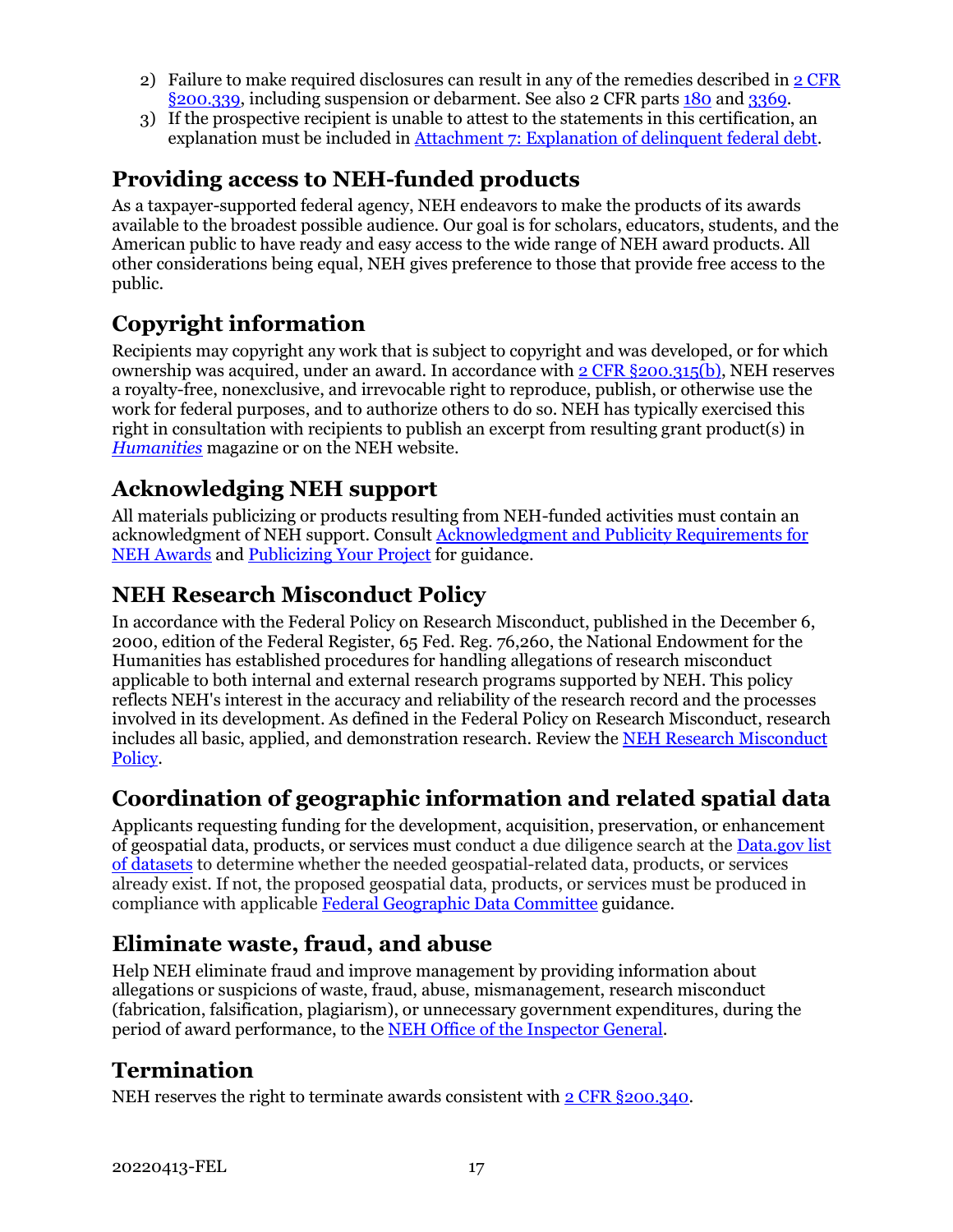## <span id="page-20-0"></span>**3. Reporting**

Recipients must submit a final performance report within 120 calendar days after the period of performance ends. The final performance report collects information relevant to the accomplishments during the period of performance; the products arising or anticipated to arise from the project; financial support apart from NEH sources; the project's impact; and acknowledgement of NEH support. The final reports must be submitted online in eGMS Reach. Further information will be provided in the Notice of Action.

Learn more about general [Performance Reporting Requirements](https://www.neh.gov/grants/manage/performance-reporting-requirements) and the [reporting](https://www.neh.gov/grants/manage/instructions-submitting-the-final-performance-report-neh-fellowships-faculty-research)  [requirements for NEH Fellowship recipients.](https://www.neh.gov/grants/manage/instructions-submitting-the-final-performance-report-neh-fellowships-faculty-research)

A final financial report is not required.

NEH encourages recipients to send copies of books resulting from research supported by NEH awards to the address below. In addition, recipients are asked to update the "Products and Prizes" tab in eGMS Reach for any publications or prizes resulting from NEH support.

# <span id="page-20-1"></span>**G. Agency Contacts**

If you have questions about the program, contact:

Division of Research Programs National Endowment for the Humanities 400 Seventh Street, SW Washington, DC 20506 202-606-8200 [fellowships@neh.gov](mailto:fellowships@neh.gov)

If you have questions about administrative requirements or allowable costs, contact:

Office of Grant Management National Endowment for the Humanities 400 Seventh Street, SW Washington, DC 20506 [grantmanagement@neh.gov](mailto:grantmanagement@neh.gov)

Applicants who are deaf or hard of hearing can contact NEH via Federal Relay at 800-877-8399.

If you have questions about registering or renewing your registration with login.gov or SAM.gov, contact the Federal Service Desk, Monday – Friday, 8:00 a.m. to 8:00 p.m. Eastern Time, at:

[Federal Service Desk](https://www.fsd.gov/fsd-gov/home.do) U.S. calls: 866-606-8220 International calls: +1 334-206-7828

For assistance in registering with or submitting your application through Grants.gov, contact Grants.gov Applicant Support, 24 hours a day, 7 days a week, excluding federal holidays. at:

[Grants.gov Applicant Support](https://www.grants.gov/web/grants/support.html) Telephone: 1-800-518-4726 International Calls: 606-545-5035 Email: [support@grants.gov](mailto:support@grants.gov)

Always obtain a case number when calling for support.

20220413-FEL 18